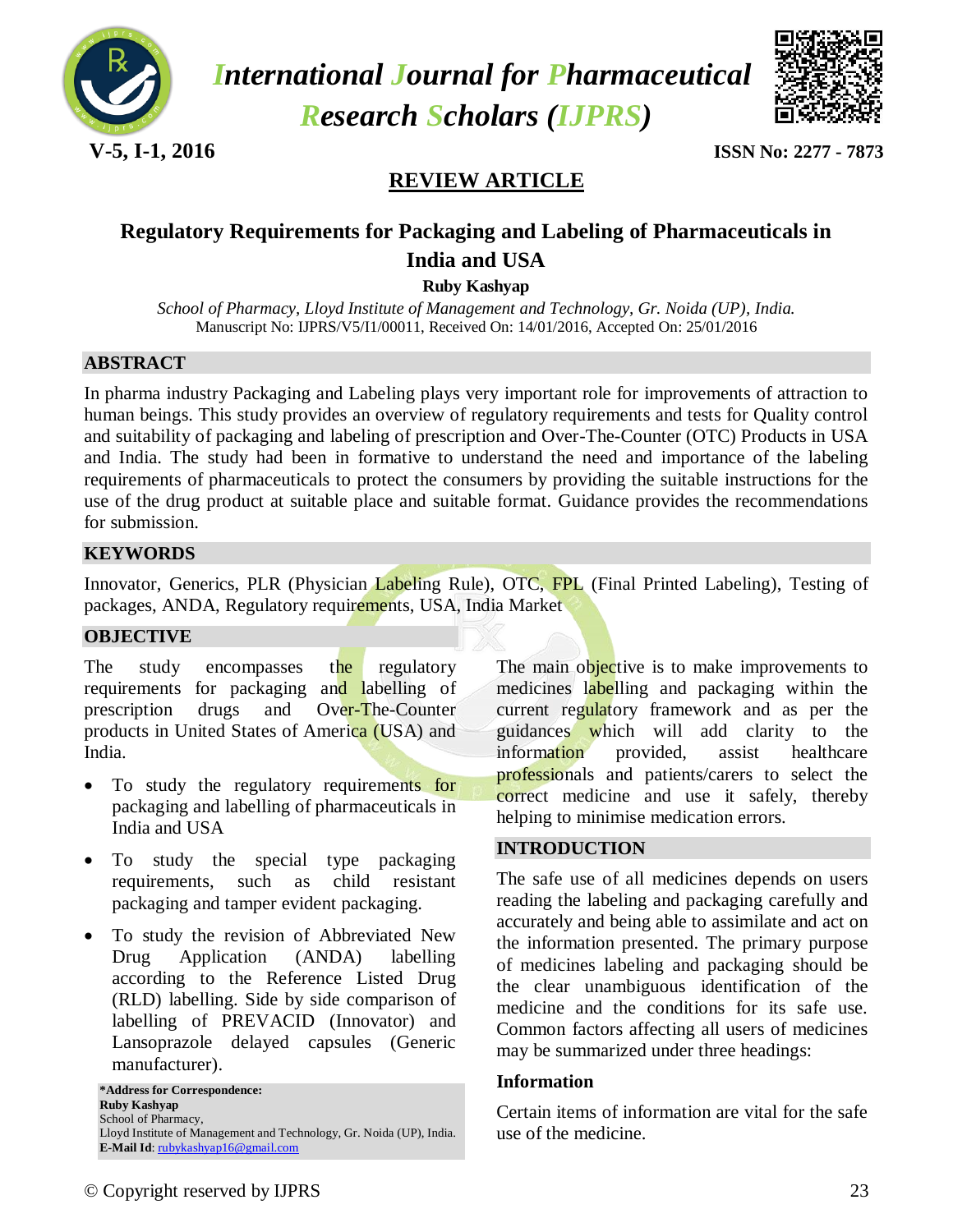#### **Format**

The information must be presented in a legible manner that is easily understood by all those involved in the supply and use of the medicine.

## **Style**

There is potential for confusion between both similarity in drug names and similarity in medicines packaging.

Packaging is a combination of science, art and technology. Packaging is defined as the collection of different components which surrounds the pharmaceutical product from the time of production to use. It is an important constituent of medicinal products as it guarantees the product stability and integrity. Packaging became a very important tool for marketing a product.

The first impression is the last impression. Packaging plays a very important role in creating that impression for any product. But when it comes to pharmaceuticals, it has to go beyond looks. The success and failure of any product depend on how they are presented to the end users, especially if it is a medicine.

Certainly, packaging and labeling plays an important role in health care domain. Packaging can be divided into categories, like: Primary container, critical secondary container, secondary container, additional packaging, unit of sale and final exterior packaging etc. There are a few regulatory requirements to be fulfilled for packaging operation like suitability, safety, protection, compatibility, Quality Control, and stability.

Labeling refers to all the printed information which accompanies with the drug, including the label, wrapping and packaging insert etc. According to the Federal Food, Drug, and Cosmetic Act - Labeling means all labels and other written, printed, or graphic matters upon any article or any of its containers or wrappers, or accompanying such article. The primary purpose of the labeling is to make identification of the product clear and unambiguous. Labeling information is important for both healthcare professionals and patients. Once the product comes out of the pharmacy, the only source of communication the manufacturer has with the patient is packaging. So the information on the pack must be consistent and it should ensure the safe use of medication<sup>6</sup>.

Label must provide accurate and clear instructions to the medical practitioners and consumers. Labeling is required to contain all the details of ingredients. It must describe the uses, directions of usage and contraindications of medicinal product. Prescription drug labeling contains three sections includes highlights of prescribing information, contents and full prescribing information.

The safe use of medicine depends on the presentation of the information by manufacturer and understanding the same by the practitioner and user

Drugs need more protection from tampering as if tampering occurs it results in the change in the drug that **lead**s to failure to cure illness or even death of the patient. So the manufacturers of over-the-counter (OTC) products have the responsibility to protect the medicine as well as the patient.

By considering all the factors affecting the safe use of medicines regulatory agencies came out with a law and recommendations in the form of guidance for those involved in design of labeling and packaging components. And the person involved in the operation should ensure.

## **Research Methodology**

The methodology involves collection of information related to prescription and Over The Counter (OTC) pharmaceutical products packaging and labeling, regulatory requirements, revision of Abbreviated New Drug Application (ANDA) labeling according to Reference Listed Drug (RLD) labeling, various labels of pharmaceuticals and study of these regulatory requirements.

## *Data Collection*

Major part of the information is collected from primary sources. This information is the main source of study.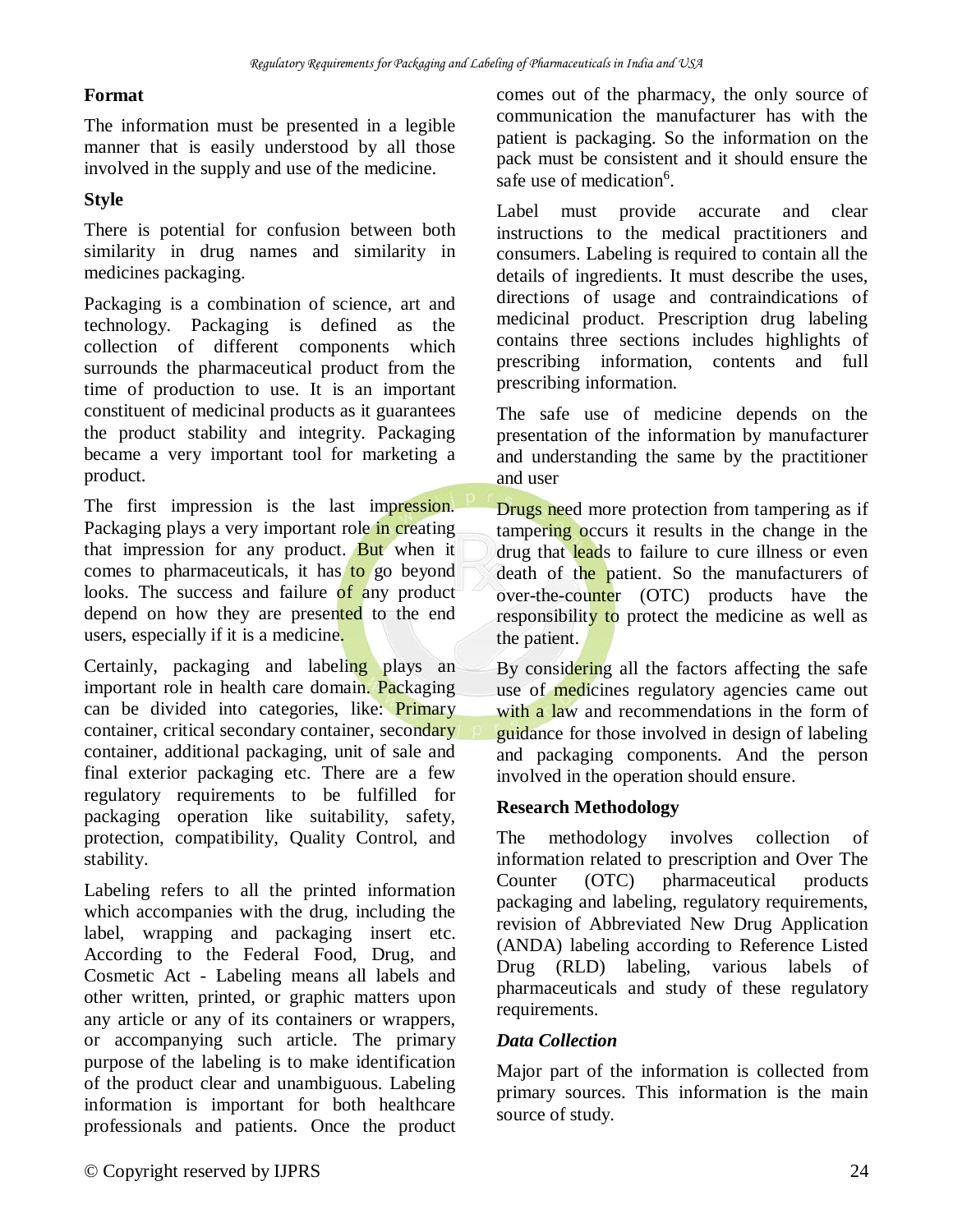#### *Primary Source*

Primary source of information for the project is internet database. The United States Food and Drug Administration (USFDA) guidelines, code of federal regulations (CFR), United States Pharmacopoeia (USP), Central Drugs Standard Control Organization (CDSCO) guidelines, Drugs and Cosmetics Act 1940, and Rules, Indian Pharmacopoeia (IP). The above mentioned guidelines and information was collected majorly from the following websites:

1. United States Food and Drug Administration (USFDA) [www.fda.gov](http://www.fda.gov/)

2. Central Drugs Standard Control Organization (CDSCO) [www.cdsco.nic.in](http://www.cdsco.nic.in/)

#### *Secondary Source*

Secondary source of information include the knowledge gained by interaction with industrial professionals in Regulatory Affairs department, Packaging R&D department, this knowledge has helped me in the study of the requirements and side by side comparison of ANDA labeling and RLD labeling.

#### **Packaging and Labeling Requirements for USA**

## *Packaging System*

Packaging system composed of container and closure. It may also include several layers of protection for the pharmacopoeial preparation along with any sealing device, delivery device and labeling and packaging inserts.

## *Primary Container*

Primary container is the component of packaging system that maintains the direct contact with the product. This is to protect the product from environmental hazards during shipping and handling.

## *Secondary Container*

Secondary container is which encloses one or more primary containers. It is used to carry the required label and also to hold the primary container together with the delivery device or other add-on feature. This also provides the

protection to the components during the handling.

Container for pharmaceutical use is an article which holds or intended to contain and protect the drug. This may be in direct contact with the product. Closure is a part of container.

## *Packaging Material*

Any material including printed material, employed in the packaging of pharmaceutical product excluding any outer package used for transport or shipment.

#### **Packaging Information to be provided in the Submission**

The information included in the application should be enough to provide the evidence that the container closure system and its components are suitable for its intended use.

Type and detailing of the information depends on the dosage form and its route of administration, unlike liquid orals solid orals are in less contact with the container closure system. So, the information provided in the application for liquid preparations should contain more detailed than solid oral preparations.

A detailed description about the container closure system should be included in the Chemistry, Manufacturing and Controls (CMC) section of application. Along with this the given information should be provided by applicant for each individual component of packaging system.

- a) Identification by product name, product code (if available), the name and address of the manufacturer, and a physical description of the packaging component such as, type, size, shape, and color.
- b) Identification of the materials of construction should be identified by a specific product designation (code name and/or code number) and the source (name of the manufacturer). Alternate materials of construction should also be indicated. Recycled plastic is not acceptable for preparing primary component. If it is used in secondary component the justification for its quality attributes should be provided.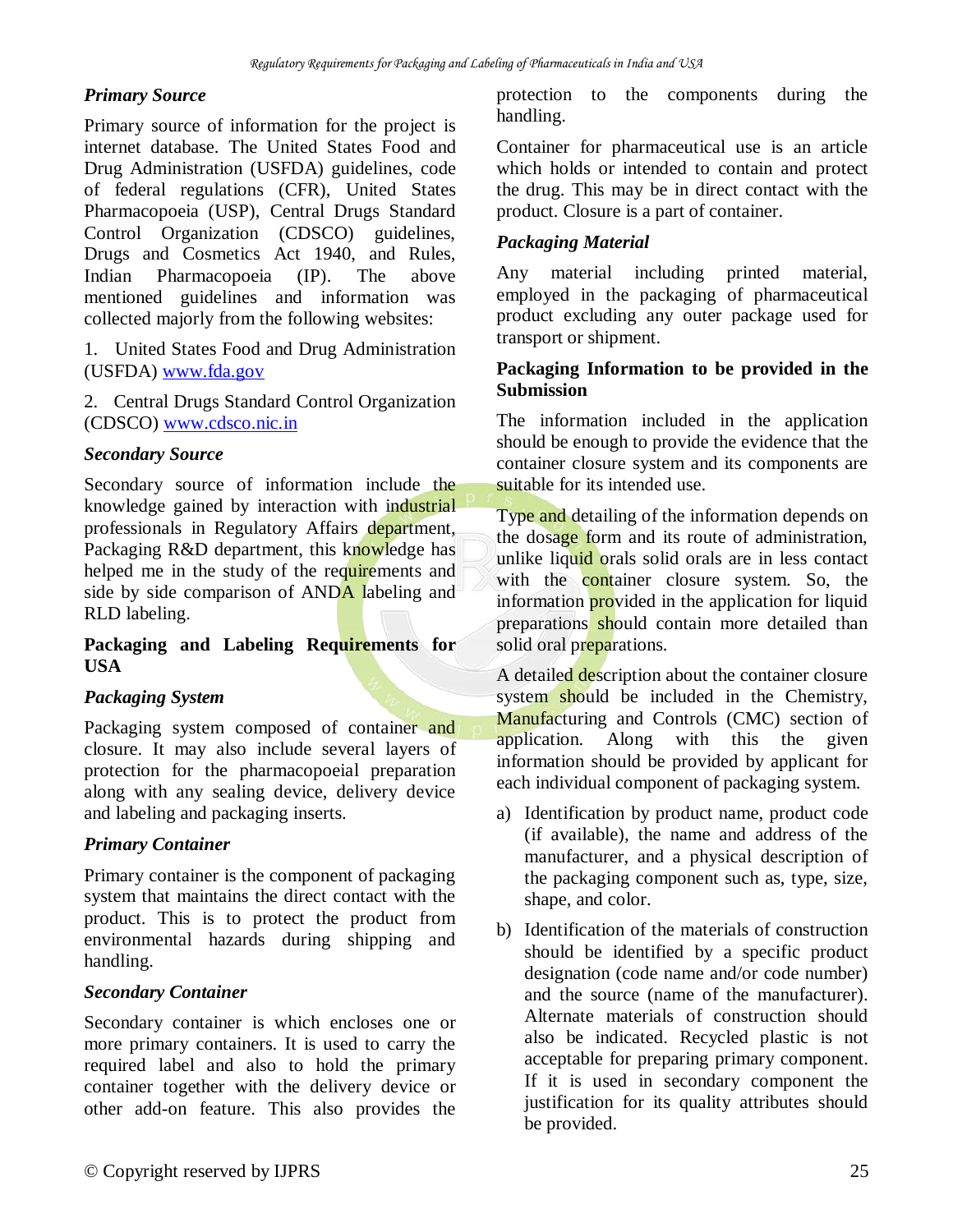- c) Description of any operations or preparations that are performed on a packaging component by the applicant (such as washing, coating, sterilization, or depyrogenation) should be included.
- d) To ensure the safety and post approval consistency in safety, the complete chemical composition of each material used in packaging system should be provided.
- e) Different types of test are required to perform to qualify and characterize the material. The complete description about the test methods, acceptance criteria, reference standards and test results should be provided.
- f) To address safety and compatibility, the results of extraction/toxicological evaluation studies should be provided for drug products that are likely to interact with the packaging components and introduce extracted substances into the patient.
- g) Stability study of the drug product in the proposed container closure system should be conducted. The container closure system should be clearly identified in the study protocol. The container closure system should be monitored for signs of instability. The evaluation of packaging system should be included in the protocol and the observations, results and any corrective actions should be included in the stability report.
- h) Generally tests provided in pharmacopoeia are sufficient for establishing the characteristics of the particular material. If any non-pharmacopoeial method is used, applicant should provide justification for the use of the test, a complete and detailed description of how the test was performed, and an explanation of what the test is intended to establish.
- i) If any equivalent method available in the pharmacopeia, comparative data and the supporting data for the suitability of the method should be provided.

## **Suitability of the Container Closure System**

Suitability refers to the ability of the container closure system to work according to its intended use.

- It should adequately protect the dosage form,
- It should be compatible with the dosage form,
- It should be composed of materials that are considered safe for use with the dosage form and the route of administration.
- If the packaging system has a performance feature in addition to containing the product, the assembled container closure system should be shown to function properly.

A container closure system should provide the dosage form with adequate protection from factors that can cause degradation in the quality of that dosage form during its shelf life. Common causes of such degradation are: exposure to light, loss of solvent, exposure to reactive gases (e.g., oxygen), absorption of water vapor, and microbial contamination

Packaging components which are compatible with the drug substance or product packed in it, will not interact sufficiently to cause unacceptable changes to the quality of either product or packing material. The construction material should not leach any undesirable materials to which the patient will be exposed when treated with the drug product. This is specially considered in case of materials which are in direct contact with the product, it is also taken into consideration in such a case where the material may migrates into the product. In case of parenterals, opthalmics, and inhalations an extensive study of the construction material is necessary. This involves the extraction study to know the type of chemicals that will migrate from the material into dosage form and toxicology study to know the effect of the substance and determine its safety levels.

The information related to suitability such as, description of tests, methods, acceptance criteria, reference standards, and validation information for the studies should be provided in the application. The information should be submitted directly in application or indirectly by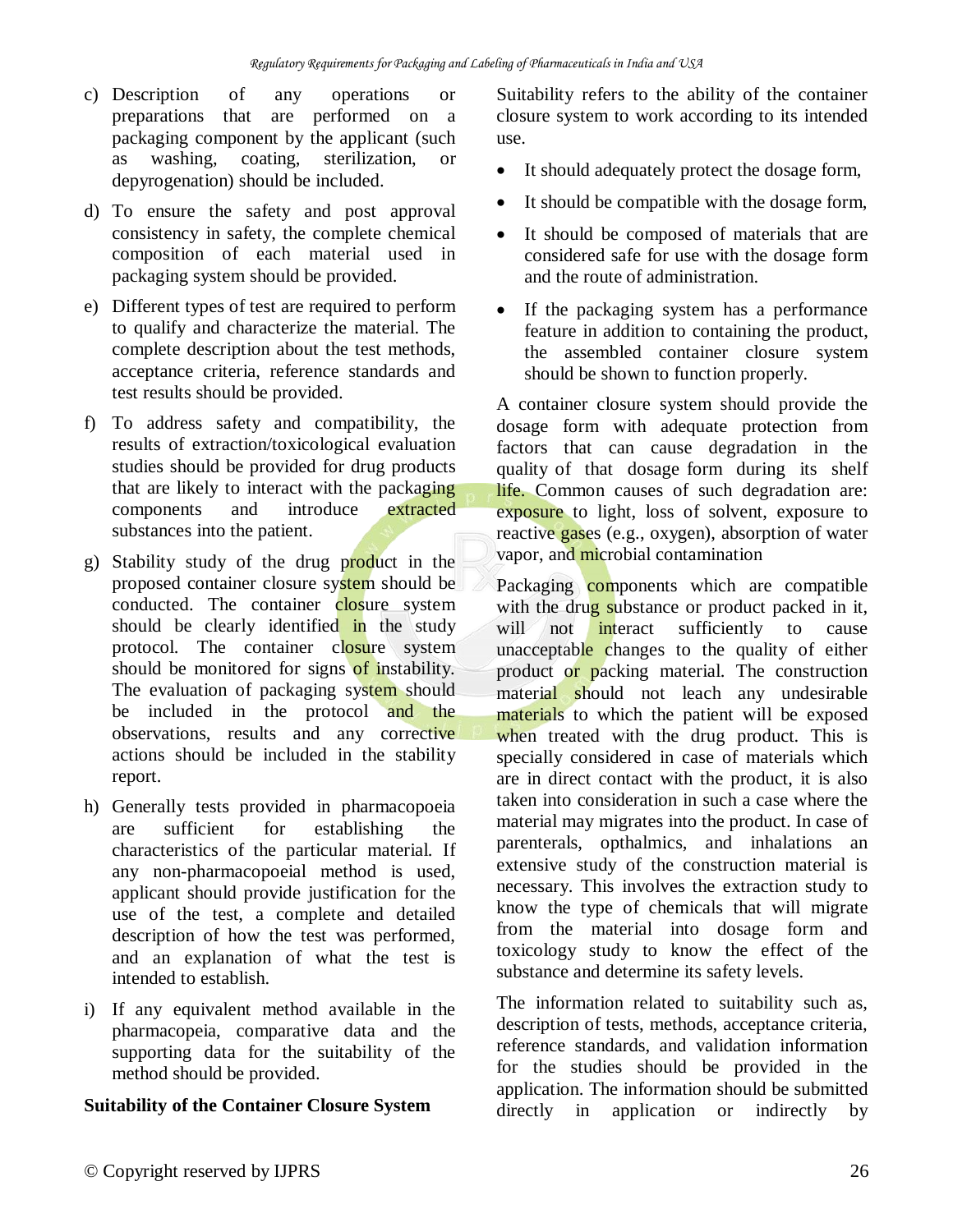referencing to a Drug Master File (DMF). If it is referenced to a DMF, a letter of authorization must be submitted along with application.

## **Quality Control of Packing Components**

The application should contain the information related to the quality control measures taken to ensure the quality of the components. These quality control measures are required to ensure the consistency in the quality after the approval. Majority of considerations are given to physical and chemical attributes.

Variation in the physical parameters considered important if it can affect the quality of the dosage form. Chemical composition may change affect the safety of the packaging component. Any change in the composition may result in extraction of new chemicals or change in the quantity of the extract.

Secondary packaging components give the additional protection to the dosage form. Such as, protection from light, protection from excessive solvent loss protects from excessive moisture and reactive gases permeation, protection from rough handling and protect from microbial contamination. In the application very less information should be provided about secondary packaging components as they were not in direct contact with the dosage form $11$ .

Tables 1, 2 & 3 provide the information need to be submitted in the application for various dosage forms.

Table1: Regulatory information to be submitted in an original application for any drug product

| <b>Description</b> | Overall general description of<br>the container closure system,<br>plus: |  |  |
|--------------------|--------------------------------------------------------------------------|--|--|
|                    | For<br>Each<br>Packaging                                                 |  |  |
|                    | Component:                                                               |  |  |
|                    | Name, product code,                                                      |  |  |
|                    | manufacturer, physical                                                   |  |  |
|                    | description                                                              |  |  |
|                    | Materials of construction                                                |  |  |
|                    | (for<br>each:<br>name.                                                   |  |  |
|                    | manufacturer, product code)                                              |  |  |
|                    | Description<br>οf<br>any                                                 |  |  |

|                    | additional<br>treatments<br>or                   |  |  |  |  |
|--------------------|--------------------------------------------------|--|--|--|--|
|                    | preparations                                     |  |  |  |  |
| <b>Suitability</b> | Protection: (By each component                   |  |  |  |  |
|                    | and/or the container<br>closure                  |  |  |  |  |
|                    | system, as appropriate)                          |  |  |  |  |
|                    | Light exposure                                   |  |  |  |  |
|                    | Reactive<br>gases<br>(e.g.,                      |  |  |  |  |
|                    | oxygen)                                          |  |  |  |  |
|                    | Moisture permeation                              |  |  |  |  |
|                    | Solvent loss or leakage                          |  |  |  |  |
|                    | Microbial<br>contamination                       |  |  |  |  |
|                    | (sterility/container integrity,                  |  |  |  |  |
|                    | increased<br>bioburden,                          |  |  |  |  |
|                    | microbial limits)                                |  |  |  |  |
|                    | Filth                                            |  |  |  |  |
|                    | Other                                            |  |  |  |  |
|                    | Safety: (for each material of                    |  |  |  |  |
|                    | construction, as appropriate)                    |  |  |  |  |
|                    | Chemical composition of all                      |  |  |  |  |
|                    | plastics,<br>elastomers,                         |  |  |  |  |
|                    | adhesives, etc.                                  |  |  |  |  |
|                    |                                                  |  |  |  |  |
|                    | Extractables, as appropriate<br>for the material |  |  |  |  |
|                    | Extraction/toxicological                         |  |  |  |  |
|                    |                                                  |  |  |  |  |
|                    | evaluation<br>studies,<br>as                     |  |  |  |  |
|                    | appropriate                                      |  |  |  |  |
|                    | Appropriate USP testing                          |  |  |  |  |
|                    | Appropriate reference to the                     |  |  |  |  |
|                    | indirect<br>food<br>additive                     |  |  |  |  |
|                    | regulations (21 CFR 174-                         |  |  |  |  |
|                    | 186)                                             |  |  |  |  |
|                    | Other studies as appropriate                     |  |  |  |  |
|                    | Compatibility: (for<br>each<br>and/or            |  |  |  |  |
|                    | the<br>component                                 |  |  |  |  |
|                    | packaging<br>system,<br>as                       |  |  |  |  |
|                    | appropriate)                                     |  |  |  |  |
|                    | Component/dosage<br>form                         |  |  |  |  |
|                    | interaction, USP methods                         |  |  |  |  |
|                    | are typically accepted may                       |  |  |  |  |
|                    | also be addressed in post                        |  |  |  |  |
|                    | approval stability studies                       |  |  |  |  |
|                    | Performance:<br>(for<br>the                      |  |  |  |  |
|                    | assembled packaging system)                      |  |  |  |  |
|                    | Functionality and/or drug                        |  |  |  |  |
|                    | delivery, as appropriate                         |  |  |  |  |
| <b>Quality</b>     | Each<br>For<br>Packaging                         |  |  |  |  |
| <b>Control</b>     | Component Received by<br>the                     |  |  |  |  |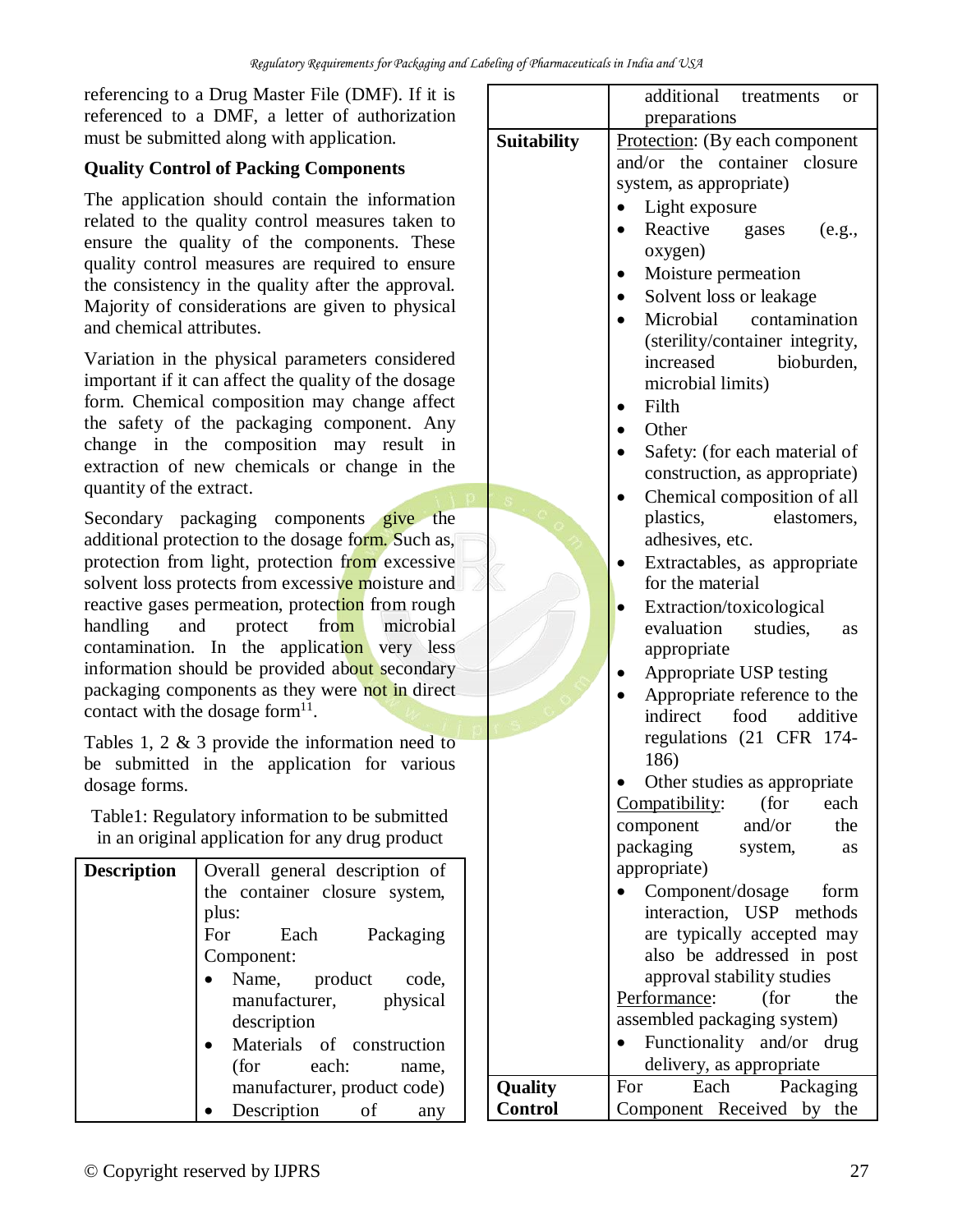| <b>Stability</b>   | Applicant:<br>Applicant's<br>tests<br>and<br>acceptance criteria<br>Dimensional (drawing) and<br>$\bullet$<br>performance criteria<br>Method<br>monitor<br>to<br>$\bullet$<br>consistency in composition,<br>as appropriate<br>Each<br>Packaging<br>For<br>Component Provided by the<br>Supplier:<br>Manufacturer's acceptance<br>$\bullet$<br>criteria for<br>release,<br>as<br>appropriate<br>Brief description of the<br>$\bullet$<br>manufacturing process<br>Description of packaging<br>$\bullet$<br>system used in study |                           | additive regulation may be<br>submitted, but may not be<br>appropriate for powders for<br>reconstitution<br>For rayon and cotton fillers,<br>data from USP monographs.<br>For non-USP materials, data<br>criteria<br>and<br>acceptance<br>should be provided.<br>For dessicants and<br>other<br>absorbent materials: the size<br>and shape should differ from<br>the dosage form<br>Compatibility:<br>$($ on<br>each<br>component or the packaging<br>system)<br>• For glass and plastic containers,<br>from USP Containers<br>data |
|--------------------|---------------------------------------------------------------------------------------------------------------------------------------------------------------------------------------------------------------------------------------------------------------------------------------------------------------------------------------------------------------------------------------------------------------------------------------------------------------------------------------------------------------------------------|---------------------------|-------------------------------------------------------------------------------------------------------------------------------------------------------------------------------------------------------------------------------------------------------------------------------------------------------------------------------------------------------------------------------------------------------------------------------------------------------------------------------------------------------------------------------------|
|                    | Observations, results and<br>corrective actions                                                                                                                                                                                                                                                                                                                                                                                                                                                                                 |                           | testing.<br>Performance:<br>$($ on<br>each<br>component or the packaging                                                                                                                                                                                                                                                                                                                                                                                                                                                            |
|                    | Table 2: Information that typically should be<br>submitted for solid oral drug products and<br>powders                                                                                                                                                                                                                                                                                                                                                                                                                          |                           | system, as appropriate)<br>Functionality and/or<br>drug<br>delivery, as appropriate                                                                                                                                                                                                                                                                                                                                                                                                                                                 |
| <b>Description</b> | Overall general description of<br>container closure system, plus:<br>For Each Packaging Component:<br>product<br>Name,<br>code,<br>manufacturer<br>Materials of construction<br>$\bullet$<br>Description of any additional<br>treatments                                                                                                                                                                                                                                                                                        | Quality<br><b>Control</b> | For Each Packaging Component<br>Received by the Applicant:<br>Applicant's<br>tests<br>and<br>acceptance criteria<br>Dimensional (drawing)<br>and<br>performance criteria<br>Method<br>monitor<br>to<br>consistency in composition,                                                                                                                                                                                                                                                                                                  |
| <b>Suitability</b> | Protection: (by each component<br>and/or the container<br>closure<br>system, as appropriate)<br>Light exposure<br>Moisture permeation<br>٠<br>Seal integrity or leak tests for<br>unit-dose packaging<br>Safety: (for each material<br>of<br>construction, as appropriate)<br>Chemical composition of<br>all<br>plastics, elastomers, adhesives,<br>etc.                                                                                                                                                                        | <b>Stability</b>          | as appropriate<br>For Each Packaging Component<br>Provided by the Supplier:<br>Manufacturer's<br>acceptance<br>criteria<br>for<br>release,<br>as<br>appropriate<br>Description of manufacturing<br>process, as appropriate<br>Description of packaging<br>$\bullet$<br>system used in study<br>Observations, results<br>and<br>corrective actions                                                                                                                                                                                   |
|                    | For tablets, capsules, and<br>powders,<br>appropriate                                                                                                                                                                                                                                                                                                                                                                                                                                                                           | a) Including              | any additives used<br>the<br>in<br>manufacture of a packaging component                                                                                                                                                                                                                                                                                                                                                                                                                                                             |

reference to the indirect food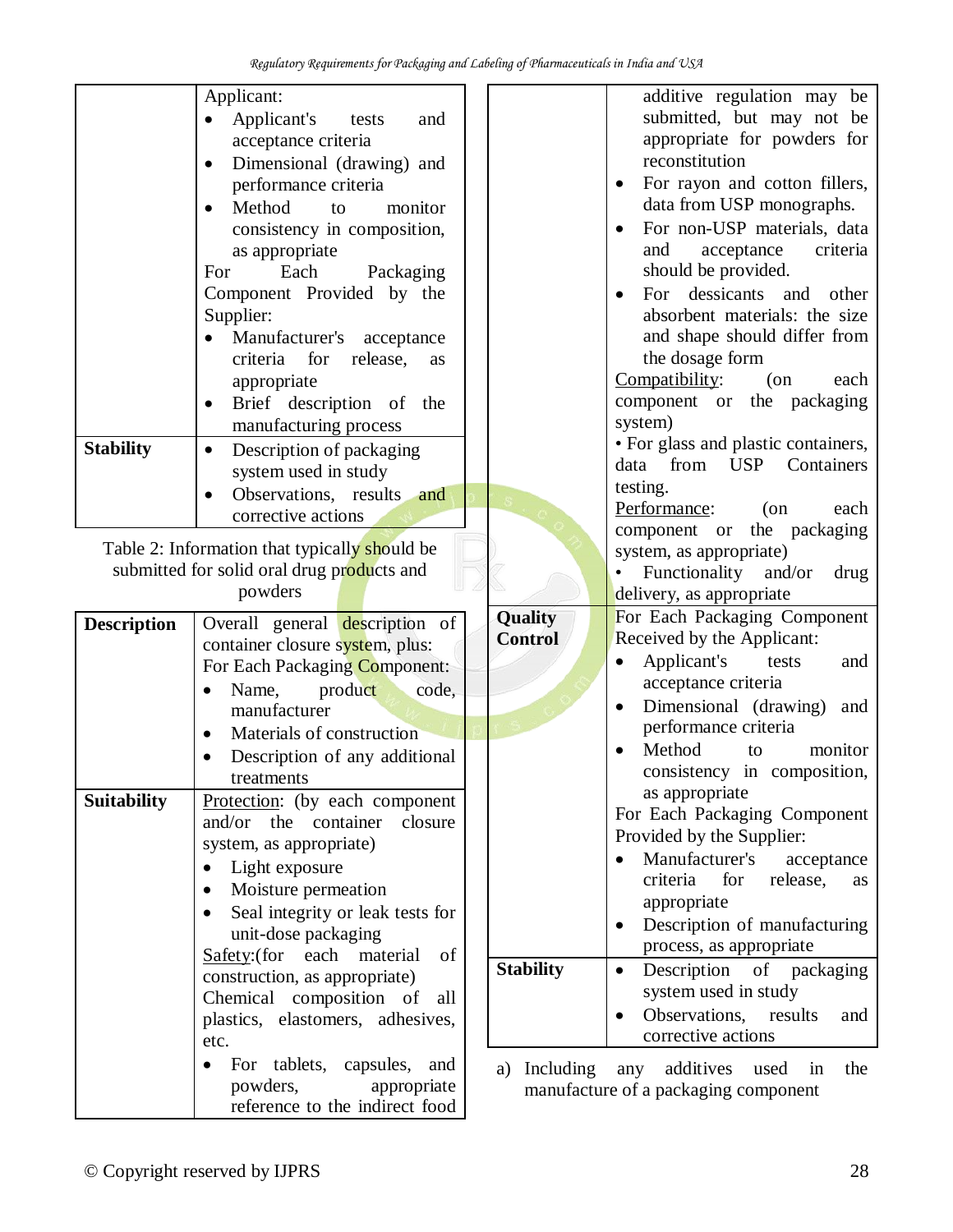- b) Testing of plastics should be performed on the packaging component, not on the unformed resin.
- c) Note that applicant's acceptance tests may include, among others, test parameters indicated under
- d) the description, suitability, and quality control sections of this table.

Table 3: Information that typically should be submitted for liquid-based oral and topical drug products and for topical drug delivery systems

| <b>Description</b> | Overall general description of   |  |  |
|--------------------|----------------------------------|--|--|
|                    | container closure system, plus:  |  |  |
|                    | For Each Packaging Component:    |  |  |
|                    | product<br>Name,<br>code,        |  |  |
|                    | manufacturer,<br>physical        |  |  |
|                    | description.                     |  |  |
|                    | Materials of construction (for   |  |  |
|                    | manufacturer<br>each:<br>name,   |  |  |
|                    | and product code)                |  |  |
|                    | Description of any additional    |  |  |
|                    | treatments (e.g., procedure      |  |  |
|                    | for washing)                     |  |  |
|                    | components                       |  |  |
| Suitability        | Protection: (by each component   |  |  |
|                    | and/or the container closure     |  |  |
|                    | system, as appropriate)          |  |  |
|                    | Light exposure                   |  |  |
|                    | Reactive gases(e.g., oxygen)     |  |  |
|                    | Solvent loss                     |  |  |
|                    | Moisture permeation (liquid-     |  |  |
|                    | based oral products would        |  |  |
|                    | typically meet USP               |  |  |
|                    | Requirements for a tight or      |  |  |
|                    | class A container)               |  |  |
|                    | Microbial<br>contamination       |  |  |
|                    | (container integrity, increased  |  |  |
|                    | bio burden, microbial limits,    |  |  |
|                    | as appropriate)                  |  |  |
|                    | Seal integrity or leak testing   |  |  |
|                    | tubes(topical<br>drug<br>of      |  |  |
|                    | products) and unit dose          |  |  |
|                    | Containers (liquid-based oral    |  |  |
|                    | drug products)                   |  |  |
|                    | Safety: (for each material<br>of |  |  |
|                    | composition, as appropriate)     |  |  |

- Chemical composition of all plastics, elastomers, adhesives, etc.
- For most liquid-based oral drug products: appropriate reference to the indirect food additive regulations
- For liquid-based oral drug products with chronic dosing regimens that contain

Alcohol as a co-solvent: information to establish that exposure to extractable will be no greater than that expected to result from the use of similar packaging components when used with foods or that the exposure is acceptable based on toxicological data

- For topical drug products (plastic coatings for metal tubes), and plastic drug delivery system components: USP container testing.
- For topical delivery systems: appropriate reference to indirect food additive regulations

Compatibility: (for each component of the packaging system, as appropriate)

- For Low Density Poly Ethylene (LDPE) and glass components, USP containers testing
- For coating of metal tubes: coating integrity testing

Performance: (for the assembled packaging system)

- Functionality and/or drug delivery should be addressed, as appropriate.
- For Each Packaging Component Received by the Applicant:
- Applicant's tests and acceptance criteria
- Dimensional (drawing) and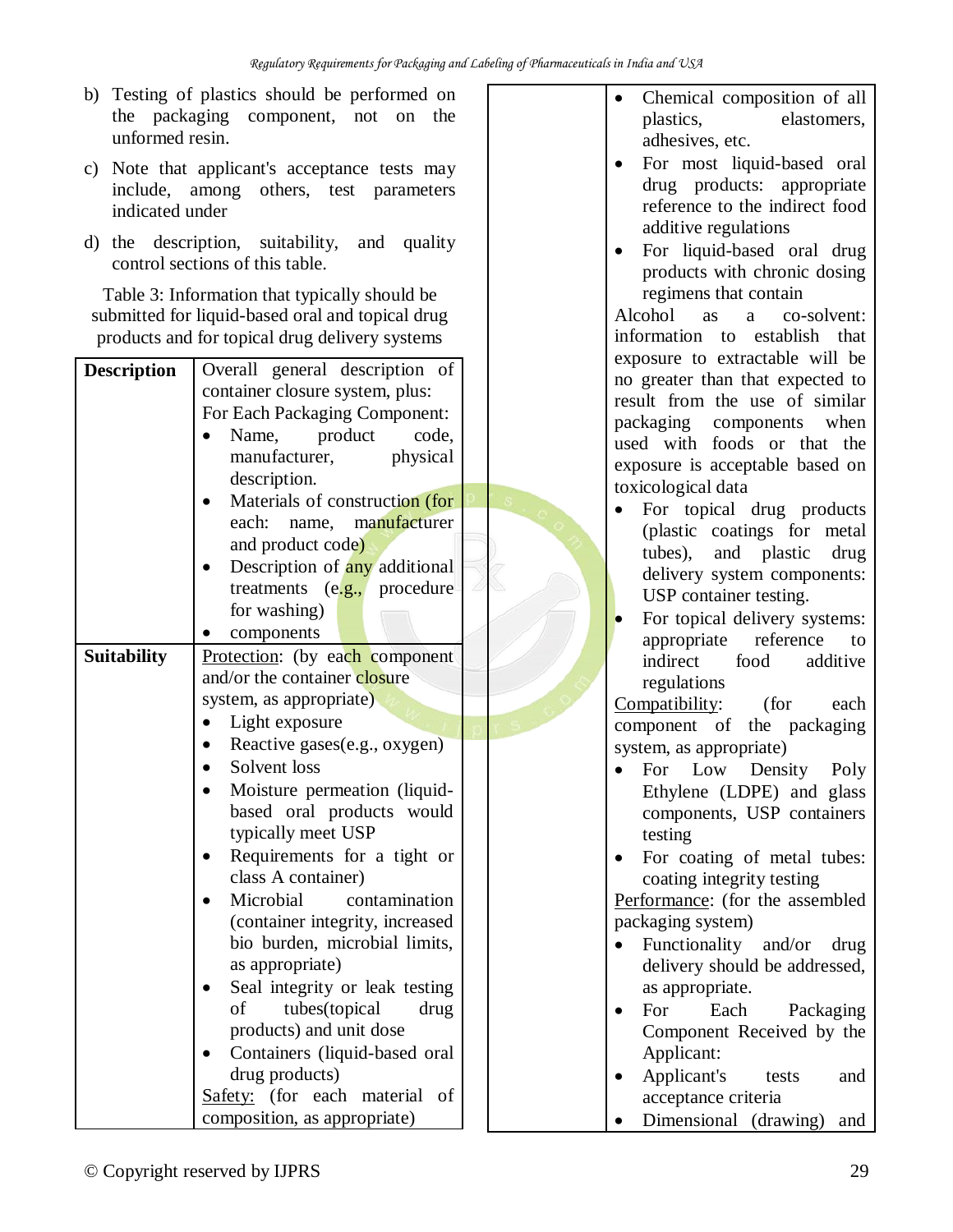|                   | performance criteria                                                  |  |  |
|-------------------|-----------------------------------------------------------------------|--|--|
|                   | Method to<br>monitor<br>consistency in composition,<br>as appropriate |  |  |
| Quality           | For Each Packaging Component                                          |  |  |
| <b>Control</b>    | Provided by the Supplier:                                             |  |  |
|                   | • Manufacturer's acceptance                                           |  |  |
|                   | criteria for release,<br>as                                           |  |  |
|                   | appropriate                                                           |  |  |
|                   | Description of<br>the                                                 |  |  |
|                   | manufacturing process,<br>as                                          |  |  |
|                   | appropriate                                                           |  |  |
| <b>Stability:</b> | Description of packaging                                              |  |  |
|                   | system used in study                                                  |  |  |
|                   | Observations, results<br>and                                          |  |  |
|                   | corrective actions                                                    |  |  |

#### **Tests to be performed on Packaging System**

Packaging system is the combination of container system and closure, it comprises of several layers of protection to the pharmacopoeial preparation along with some additional components like sealing devices, delivery devices, labeling and package inserts. Container material can be selected based in their properties, most of the times glass or plastic can be selected as a construction material for container closure system.

## **Glass Containers**

Glass containers must be tested for chemical resistance and light transmission according to the described procedures in USP.

## *Light Transmission Test*

Spectrophotometer issued for measuring the amount of light transmitted by the glass or plastic. Glass and plastic are of transparent and translucent types. The spectrophotometer with suitable sensitivity and accuracy should be chosen for measuring the amount of light transmitted. The circular piece of the material is placed in the spectrophotometer with its cylindrical axis parallel of the plane of slit and approximately centered with the slit and measure the amount of light transmitted in the region of 290 to 450 nm.

The amount of light transmitted should not exceed 10% at any wavelength for Non Parenteral (NP) glass containers and plastic containers for oral formulations. The limit for amount of light transmission has given in table 4.

Table 4: Maximum percentage of light transmission at any wavelength between 290 and 450 nm

| Maximum percentage of light transmission at<br>any wavelength between 290and450 nm |                                   |                                     |
|------------------------------------------------------------------------------------|-----------------------------------|-------------------------------------|
| <b>Nominal size</b><br>(mL)                                                        | <b>Flame</b> sealed<br>containers | <b>Closure sealed</b><br>containers |
|                                                                                    | 50                                | 25                                  |
| $\mathcal{D}_{\mathcal{L}}$                                                        | 45                                | 20                                  |
| 5                                                                                  | 40                                | 15                                  |
| 10                                                                                 | 35                                | 13                                  |
| 20                                                                                 | 30                                | 12                                  |
| 50                                                                                 | 15                                | 10                                  |

## *Chemical Resistance*

Chemical resistance of the container is tested for glass containers by using following tests

- a. Powdered glass test
- b. Water attack test
- c. Arsenic

The degree of resistance is determined by amount of alkali released by attacking the container with the medium at specified conditions. The higher is the resistance the lesser will be the amount of alkali released 12-15.

In the above mentioned three tests for evaluating chemical resistance of glass, the prepared specimen of water (the specimen of water prepared by using the procedure mentioned in the USP monograph 661) should be titrated with 0.020 NH2SO4, methylene red issued as an indicator. The amount of acid consumed in the titration should not exceed the limits given in the table 5.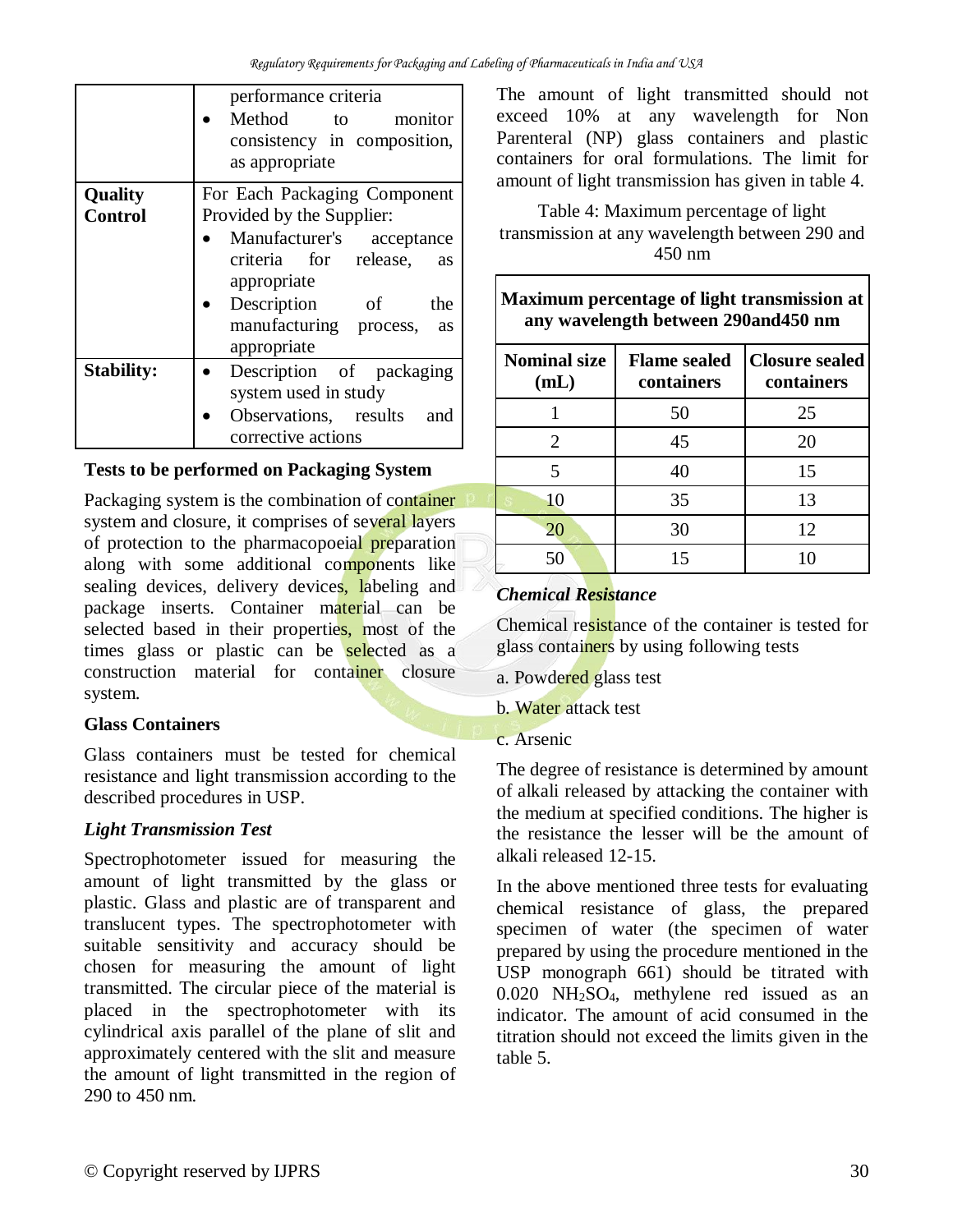|                                                                                  | <b>General</b>                                               |                        |                    | Limits                |
|----------------------------------------------------------------------------------|--------------------------------------------------------------|------------------------|--------------------|-----------------------|
|                                                                                  | Type descriptio<br>n1                                        | Type of<br>test        | <b>Size</b><br>2mL | mL of<br>0.020 N acid |
| I                                                                                | <b>Highly</b><br>resistant,<br><b>Borosilicat</b><br>e glass | Powdered<br>glass test | All                | 1.0                   |
| $\mathbf{I}$                                                                     | Treated<br>soda lime                                         | Water                  | 100mL<br>or less   | 0.7                   |
|                                                                                  | glass                                                        | attack test Over 100   | mL                 | 0.2                   |
| III                                                                              | Sodalime<br>glass                                            | Powdered<br>glass test | All                | 8.5                   |
| <b>NP</b>                                                                        | General<br>purpose<br>sodalime                               | Powdered<br>glass test | All                | 15                    |
| 1. The description applies to containers of this<br>type glass usually available |                                                              |                        |                    |                       |
| 2. Size indicates the over flow capacity of the                                  |                                                              |                        |                    |                       |
| glass                                                                            |                                                              |                        |                    |                       |

Table 5: The amount of acid consumed in chemical resistance test of glass

#### **Plastic Containers**

The following test should be performed on the plastic containers:

1. Light transmission test (According to chapter 661of USP)

2. Water vapor permeation test (According to chapter671 of USP)

3. Physicochemical tests (According to chapter 661of USP)

- Non volatile residue
- Residue on ignition
- Heavy metals
- Buffering capacity
- 4. Biological tests
	- *In vitro* biological tests (According chapter 87 of USP)
		- o Agar diffusion test
		- o Direct contact test
- o Elution test
- *In vivo biological tests (According chapter 88 of USP)*
	- Systemic injection test
	- o Intra cutaneous test
	- o Implantation test

#### **Labeling**

Labeling is the best source of information regarding the medication. Even though written information and oral communication with medical practitioner may be available, the label should fulfil the obligations for safe and effective use of medicine.

Product container label and carton label should communicate the critical information for safe use of medication. Some of the factors lead to medication errors, that include but not limited to are given here,

- Missing of key information like product name, strength, and dosage form
- Key information doesn't appear on the same field of vision i.e., the information is not readable without having to turn the container
- Labels which looks similar among multiple strengths of same products and similar labels among different products
- Labels which are cluttered by extraneous text or distracting images and graphics
- Error prone abbreviations or symbols
- Text is difficult to read because of typical font size, type and overlapping of the text.

Principal display panel (PDP) is the panel of label that is most likely to be displayed, presented, shown or examined by the end user. Principal display panel should contain the most prominent information like proprietary name, established name, product strength, route of administration, warnings. Other information like Rx only statement, net quantity statement, manufacturer name, and logo should not compete with important information and it is better placed on the side panel.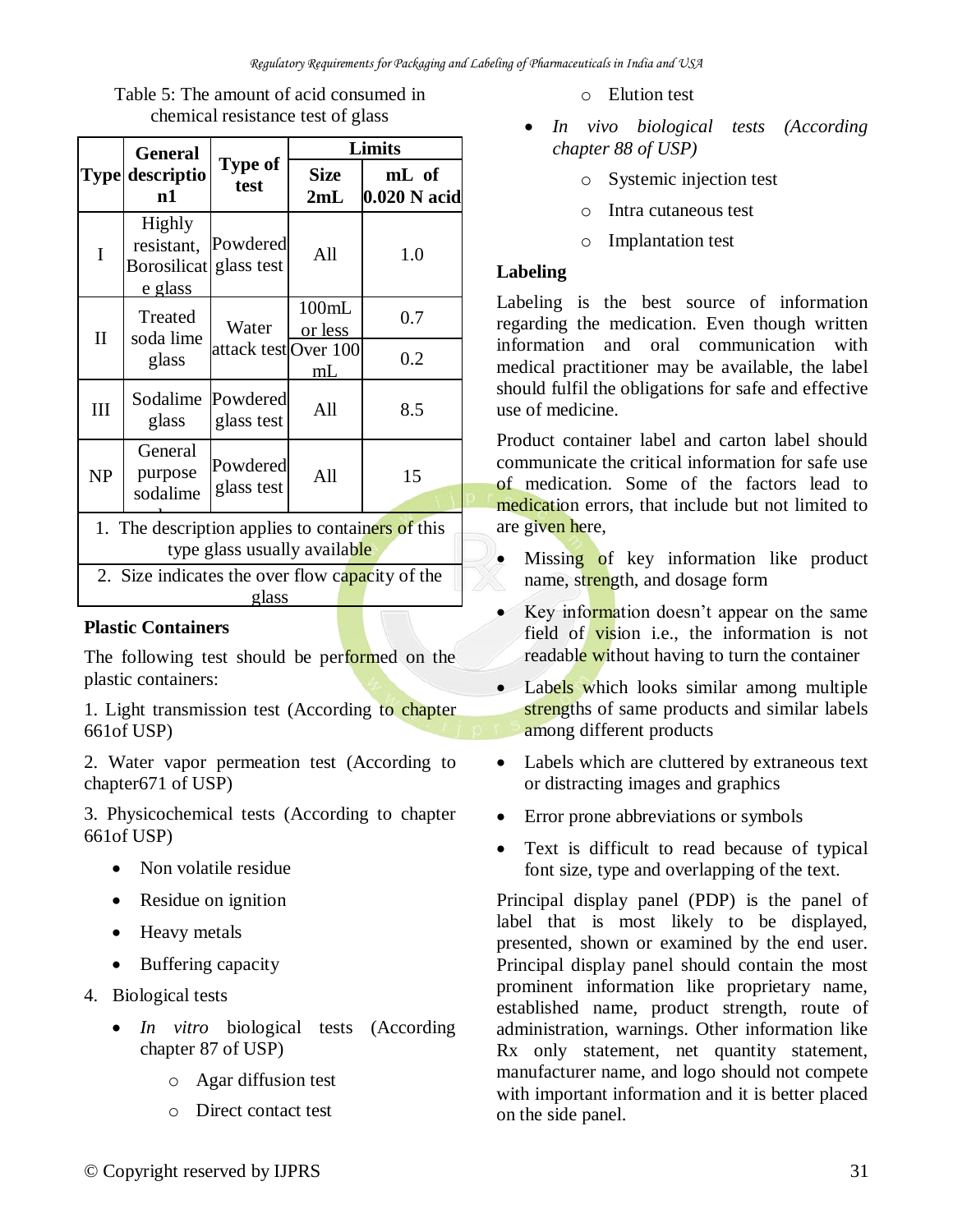USFDA recommends that the text on the label should be in the same direction, same field of vision, and surrounded by adequate white space to improve the readability. The size of the label should be adequate to accommodate the important information on PDP of the label. Font size and style of the text should be easy to read and recommended size is 12-points whenever label size permits. Contrast of the text and background colour should be appropriate to afford adequate legibility of the text. Abbreviations, synonyms and acronyms which may lead to misinterpretation are not used.

## **Copies of Labeling to be Submitted**

The archival copy of an application should contain copies of all labeling proposed for the drug product:

For draft labeling, the applicant must submit four copies. When the draft labeling is submitted, one copy should be placed in archival copy. Single copies should be placed in chemistry, pharmacology and clinical review sections of the application17.

For final printed labeling, 12 copies should be submitted. When final printed labeling and carton labeling is submitted, one copy should be mounted, bound and inserted in archival copy. The remaining 11 copies should be mounted, bounded and submitted in a separate jacket clearly labelled "**Final Printed Labeling.**"

#### **Physician Labeling Rule (PLR)**

On January 24, 2006 by making amendments to the content and format of labeling for prescription drug and biological products, FDA has designed Physician Labeling Rule to make easier for healthcare practitioner to access, read and use to make prescribing decisions. According to this rule labeling includes three sections: Highlights of prescribing information, a table of contents (contents), and the Full Prescribing Information (FPI). Highlights contain the most important and most commonly referred information from FPI. The contents include the section and subsections of the full prescribing information. Full prescribing information is the detailed description of drug for safe and effective

use of the drug. Annexure II provides the prescription drug labeling for UCERIS.

PLR format contains substantially same information like old format of labeling, with some reorganizations and reordering the information16. Transition of labeling from old format to PLR format, providing an opportunity to improve the quality of labeling content and made it a better communication tool. Table 6 provides old and PLR format of labeling

#### Table 6: Prescription drug labeling (Old format vs. New format)

| <b>Old format</b>                                  |                                              | <b>New format</b>                                                 |  |
|----------------------------------------------------|----------------------------------------------|-------------------------------------------------------------------|--|
| Description                                        |                                              | Highlights of prescribing<br>information                          |  |
| Clinical<br>pharmacology                           | Product names, Other<br>required information |                                                                   |  |
| Indications and<br>usage                           | Boxed warning                                |                                                                   |  |
| Contraindications                                  |                                              | Recent major changes                                              |  |
| Warnings                                           |                                              | Indications and usage                                             |  |
| Precautions                                        |                                              | Dosage and administration                                         |  |
| Adverse reactions                                  |                                              | Dosage forms and strengths                                        |  |
| Drug abuse and<br>dependence                       |                                              | Contraindications                                                 |  |
| Over dosage                                        |                                              | Warnings and precautions                                          |  |
| Dosage and<br>Administration                       | <b>Adverse reactions</b>                     |                                                                   |  |
| How supplied                                       |                                              | Drug interactions<br>Use in specific populations                  |  |
|                                                    |                                              | <b>Optional sections</b>                                          |  |
| Animal pharmacology<br>and/or Animal<br>toxicology |                                              | <b>FULL PRESCRIBING</b><br><b>INFORMATION:</b><br><b>CONTENTS</b> |  |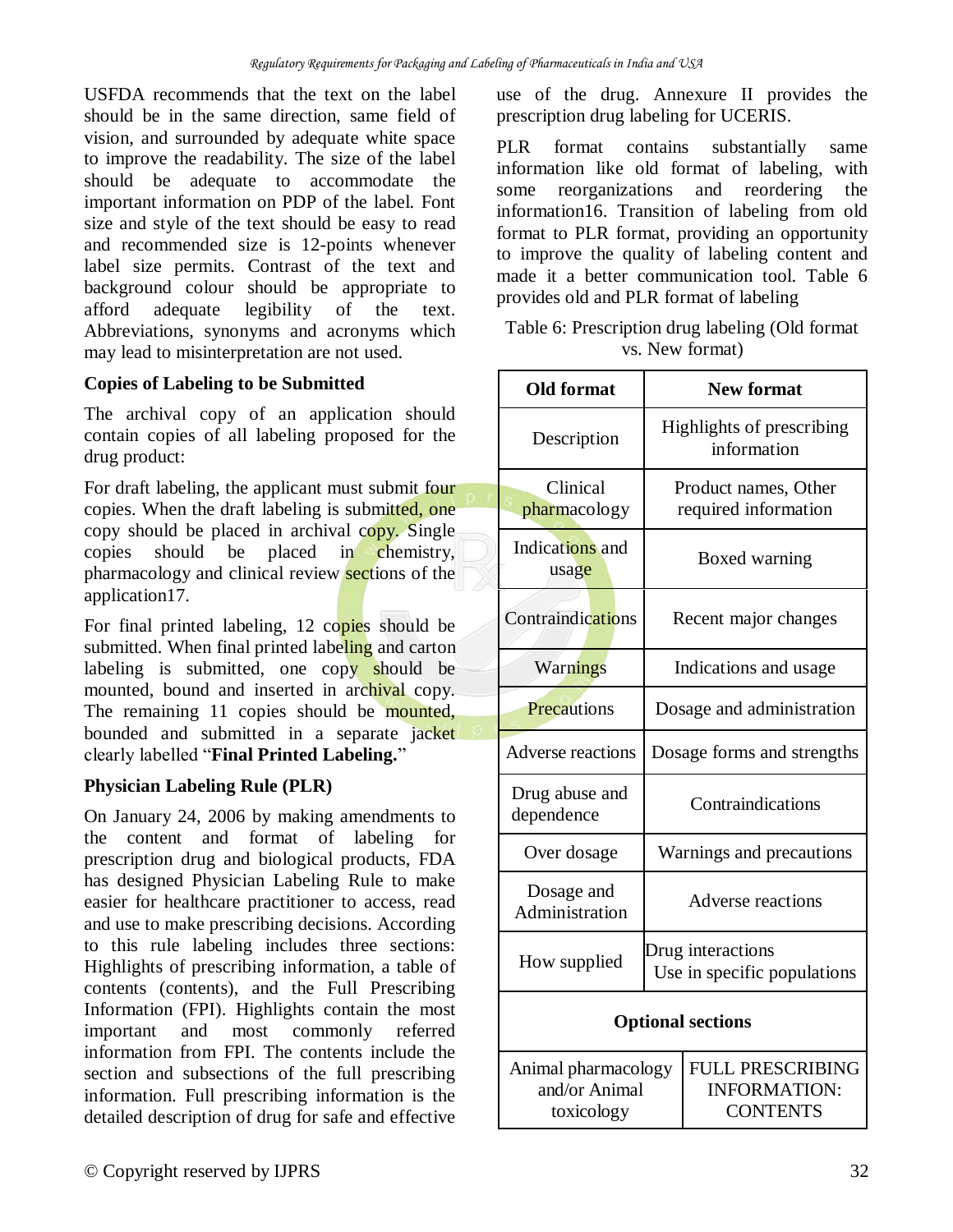| Clinical studies | <b>FULL PRESCRIBING</b><br><b>INFORMATION</b><br>Boxed warning                                                                                                                                                                                                |
|------------------|---------------------------------------------------------------------------------------------------------------------------------------------------------------------------------------------------------------------------------------------------------------|
| References       | Indications and Usage<br>Dosage and<br>Administration<br>Dosage forms and<br><b>Strengths</b><br>Contraindications<br>Warnings and<br>Precautions<br>Adverse reactions<br>Drug interactions<br>Use in specific<br>populations<br>Drug abuse and<br>Dependence |
|                  | Over dosage<br>Description<br>Clinical pharmacology<br>Nonclinical toxicology<br>Clinical studies<br>References<br>How supplied/Storage<br>and Handling<br>Patient counseling<br>information                                                                  |

Physician Labeling Rule is being implemented on a staged implementation schedule, based on the approval date and application status, the prescription drugs which are subjected to this rule are categorized into following categories:

- I. Prescription drug products for which a New Drug Application (NDA), Biologics License Application (BLA), or efficacy supplement was approved by the Food and Drug Administration (FDA) between June 30, 2001 and June 30, 2006;
- II. Prescription drug products for which an NDA, BLA, or efficacy supplement is pending on June 30, 2006; or
- III. Prescription drug products for which an NDA, BLA, or efficacy supplement

is submitted anytime on or after June 30, 2006.

Schedule for implementing the PLR for the above categories:

- 1. For products for which an NDA, BLA, or efficacy supplement is submitted for approval on or after June 30, 2006, proposed conforming labeling must be submitted as part of the application.
- 2. For products for which an NDA, BLA, or efficacy supplement is pending on June 30, 2006, or that has been approved any time from June 30, 2005, up to and including June 30, 2006, a supplement with proposed conforming labeling must be submitted no later than June 30, 2009.
- 3. For products for which an NDA, BLA, or efficacy supplement has been approved anytime from June 30, 2004, up to and including June 29, 2005, a supplement with proposed conforming labeling must be submitted no later than June 30, 2010.
- 4. For products for which an NDA, BLA, or efficacy supplement has been approved anytime from June 30, 2003, up to and including June 29, 2004, a supplement with proposed conforming labeling must be submitted no later than June 30, 2011.
- 5. For products for which an NDA, BLA, or efficacy supplement has been approved anytime from June 30, 2002, up to and including June 29, 2003, a supplement with proposed conforming labeling must be submitted no later than June 30, 2012.
- 6. For products for which an NDA, BLA, or efficacy supplement has been approved anytime from June 30, 2001, up to and including June 29, 2002, a supplement with proposed conforming labeling must be submitted no later than June 30, 2013.

## **Prescription Drug Vs. Over-the-counter (OTC) Labeling**

Prescription and OTC drugs must meet stringent federal regulations for safety and effectiveness. The drugs for the treatment of diseases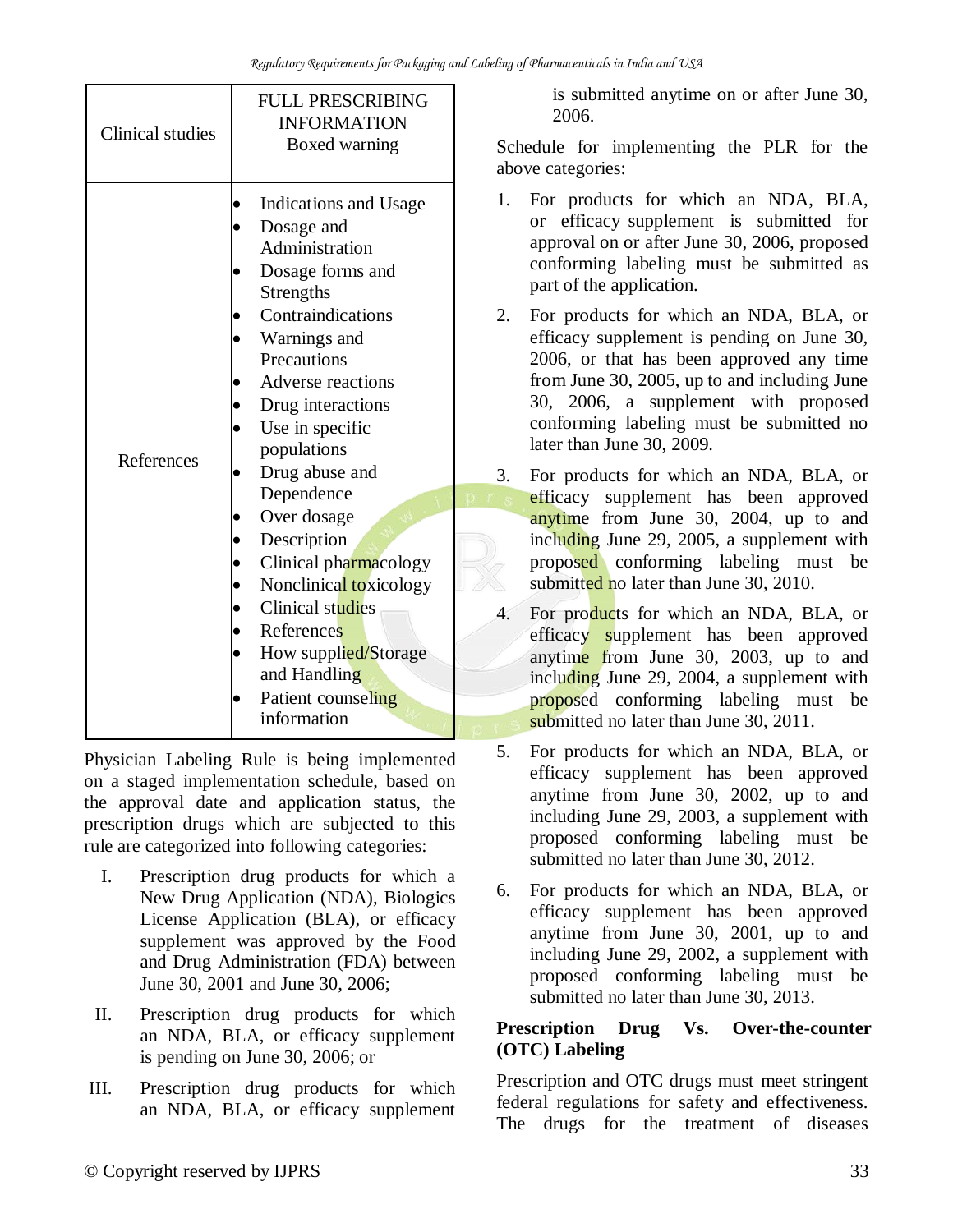which can't be diagnosed by individuals, drugs which are toxic and habit forming should be used under the supervision of the physician. OTC drugs usually contain the label which gives the sufficient directions for safe use of medication. The drugs which are non-habit forming and non toxic will be dispensed under OTC category<sup>18, 19</sup>. Table 7 provides the labels of prescription drugs and OTC drugs.

| <b>Prescription drugs</b><br>(21CFR 201.57) | Over-the-counter<br>products (21 CFR<br>201.80) |  |  |
|---------------------------------------------|-------------------------------------------------|--|--|
| Divided into three                          | Description<br>A.                               |  |  |
| sections                                    | a. Proprietary name                             |  |  |
| 1.<br>Highlights                            | Type of dosage                                  |  |  |
| 2. Contents                                 | form and route of                               |  |  |
| 3. Full prescribing                         | administration                                  |  |  |
| information                                 | Qualitative<br>and                              |  |  |
|                                             | quantitative                                    |  |  |
| <b>Highlights:</b>                          | information                                     |  |  |
| 1. Highlight                                | Statement if sterile                            |  |  |
| limitation                                  | product                                         |  |  |
| statement                                   | Pharmacological                                 |  |  |
| 2.<br>Drug name,                            | class                                           |  |  |
| dosage form, route                          | Chemical<br>name                                |  |  |
| of                                          | and structural                                  |  |  |
| administration and                          | formula                                         |  |  |
| controlled                                  | If the product                                  |  |  |
| substance                                   | is radioactive                                  |  |  |
| 3.<br><b>Initial US</b>                     | information related                             |  |  |
| approval                                    | to emission data                                |  |  |
| Boxed warning<br>4.                         | and external                                    |  |  |
| 5.<br>Recent major                          | radiation date                                  |  |  |
| changes                                     | included                                        |  |  |
| Indications and<br>6.                       | b. If appropriate                               |  |  |
| usage                                       | others information                              |  |  |
| 7.<br>Dosage and<br>administration          | on                                              |  |  |
| Dosage and form<br>8.                       | physicochemical                                 |  |  |
| and strength                                | properties like pH                              |  |  |
| 9. Contraindications                        | constant                                        |  |  |
| 10. Warnings and                            | mentioned                                       |  |  |
| precautions                                 | <b>B.</b> Clinical                              |  |  |
| 11. Adverse reactions                       | pharmacology                                    |  |  |
| 12. Drug interactions                       | C. Indications and                              |  |  |
|                                             | 110000                                          |  |  |

usage

Table 7: Prescription drug Vs. OTC drug labeling

| population              | D. Contra-indications   |
|-------------------------|-------------------------|
| 14. Patient             | E. Warnings             |
| counselling             | F. Precautions          |
| information             | G. Adverse reactions    |
| 15. Revision date       | H. Drug abuse and       |
|                         | dependence              |
| <b>Full prescribing</b> | Ι.<br>Over dosage       |
| information contents    | J.<br>Dosage and        |
| <b>Full prescribing</b> | administration          |
| information:            | K. How supplied         |
| Boxed warning           | L. Animal               |
| 1. Indications and      | pharmacology and        |
| Usage                   | animal toxicology       |
| 2. Dosage and           | M. Clinical studies and |
| Administration          | references              |
| 3. Dosage Forms and     |                         |
| <b>Strengths</b>        |                         |
| 4. Contraindications    |                         |
| 5. Warnings and         |                         |
| Precautions             |                         |
| 6. Adverse Reactions    |                         |
| 7. Drug Interactions    |                         |
| 8. Use in Specific      |                         |
| Populations             |                         |
| 9. Drug Abuse and       |                         |
| Dependence              |                         |
| 10. Over dosage         |                         |
| 11. Description         |                         |
| 12. Clinical            |                         |
| Pharmacology            |                         |
| 13. Nonclinical         |                         |
| Toxicology              |                         |
| 14. Clinical Studies    |                         |
| 15. References          |                         |
| 16. How                 |                         |
| Supplied/Storage        |                         |
| and Handling            |                         |
| 17. Patient             |                         |
| Counselling             |                         |
| Information             |                         |
|                         |                         |

## **Medication Errors**

Most commonly medication errors occur due to look alike or sound alike names of the medication products. Around 25% of medication errors are due to name confusion and 33% of medication errors are due to packaging and labeling confusion. Poorly worded, unclear or confusingly presented user instructions can lead

13. Use in specific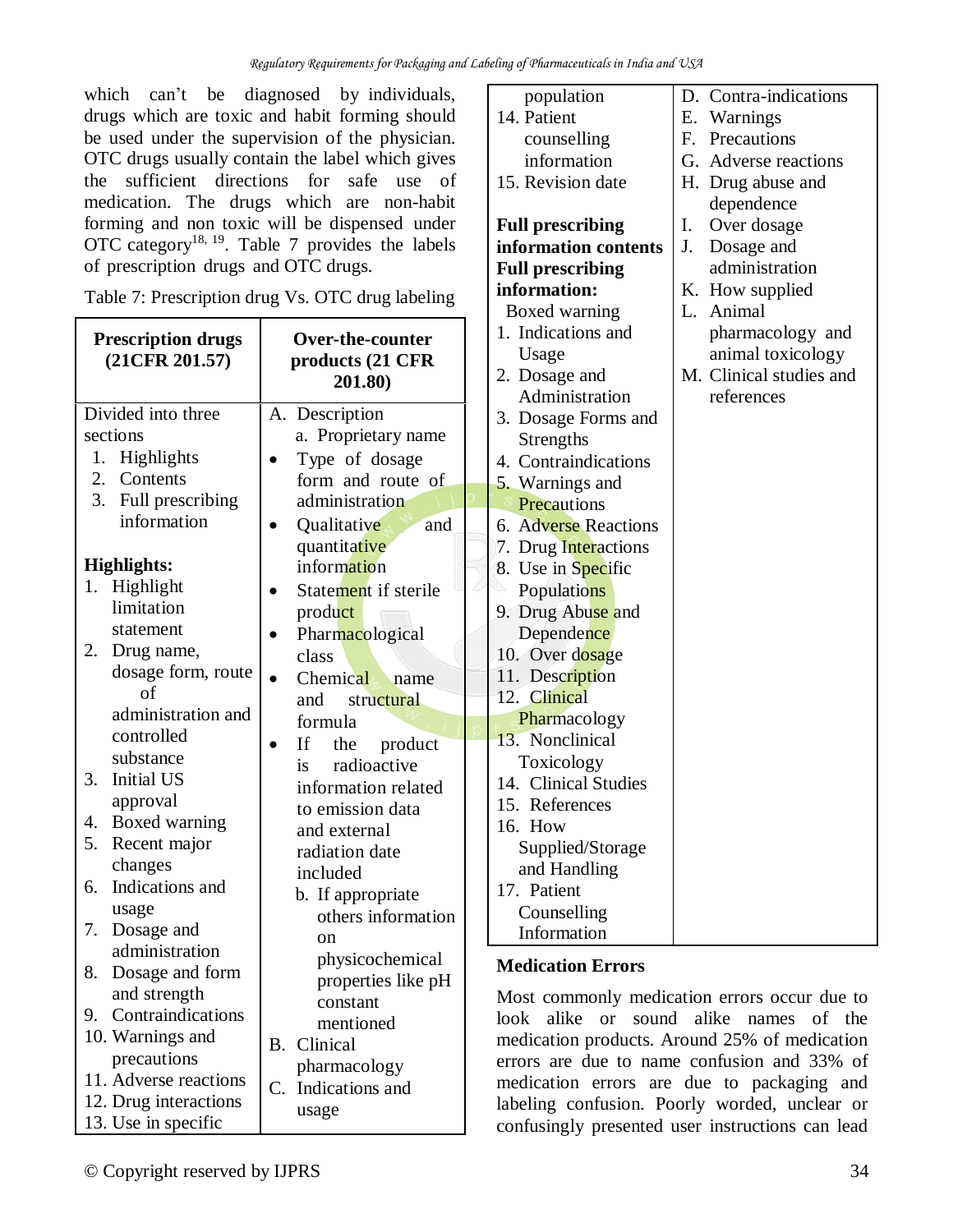to ineffective patient compliance, adverse reactions, side-effects and at worst fatality. Withdrawal of drugs from the market and data about medication errors have demonstrated the limitations of labeling as a tool for risk management.

USFDA has taken initiatives to increase the usefulness and use of labeling by healthcare professionals and patients by change in the format and content of prescription drug labeling, implementation of bar code requirements for prescription medicines and certain OTC products and refining the evaluation procedures for proposed product names and their potential to contribute to product confusion.

Sources from labeling and packaging of product that can lead to medication errors include:

- 1. Lack of prominent placement of drug name and strength
- 2. Small size and poor readability of printed information
- 3. Insufficient prominence given to route of administration (e.g., Nasal vs. Injection, Intravenous vs. Intramuscular)
- 4. Poorly designed or cluttered labels
- 5. Lack of differentiation between drug products that have similar names
- 6. Similar-appearing labels or packages of different products
- 7. Poor use or absence of color to differentiate products
- 8. Prominence of company logos versus information that identifies the product
- 9. Inadequate warnings about proper drug use
- 10. Lack of legibility of International Nonproprietary Name (INN)s
- 11. Labeling cluttered with company graphics and multilingualism
- 12. Lack of clarity in expression of dose strengths and concentration
- 13. Use of similar colors for different strengths and products
- 14. Inaccurate dosing devices
- 15. Lack of safety devices
- 16. Uninformative package leaflets
- 17. The use of similar graphics for different dosage strengths intended to reinforce the brand image represents the another source of confusion

#### **Few Recommendations to reduce the Medication Errors**

- 1. Avoid printing of warnings on the cap or ferrule of injectables
- 2. Employ failure mode and effects analysis in design of devices and in the packaging and labeling of medications and related devices.
- 3. Bar coding system is used on the labeling of drug products
- 4. Print the drug name (brand and generic) and the strength on both sides of injectables and IV bags, containers, and overwraps. For large-volume parenterals, the name of the drug should be readable in both the upright and inverted positions.
- 5. Use the innovative labeling to aid practitioners in distinguishing between products with very similar names - for example, the use of tall letters such as Vinblastine and Vincristine.
- 6. Avoid printing company logos and company names that are larger than the type size of the drug name.
- 7. Collaboration among industry, regulators, standards-setters, healthcare professionals, healthcare organizations, and patients to facilitate design of packaging and labeling to help minimize errors.
- 8. Further development of the FDA's error prevention analysis efforts to provide consistent regulatory review of product labeling and packaging relative to the errorprone aspects of their design.

## **Special Packaging**

## *Child Resistant Packaging*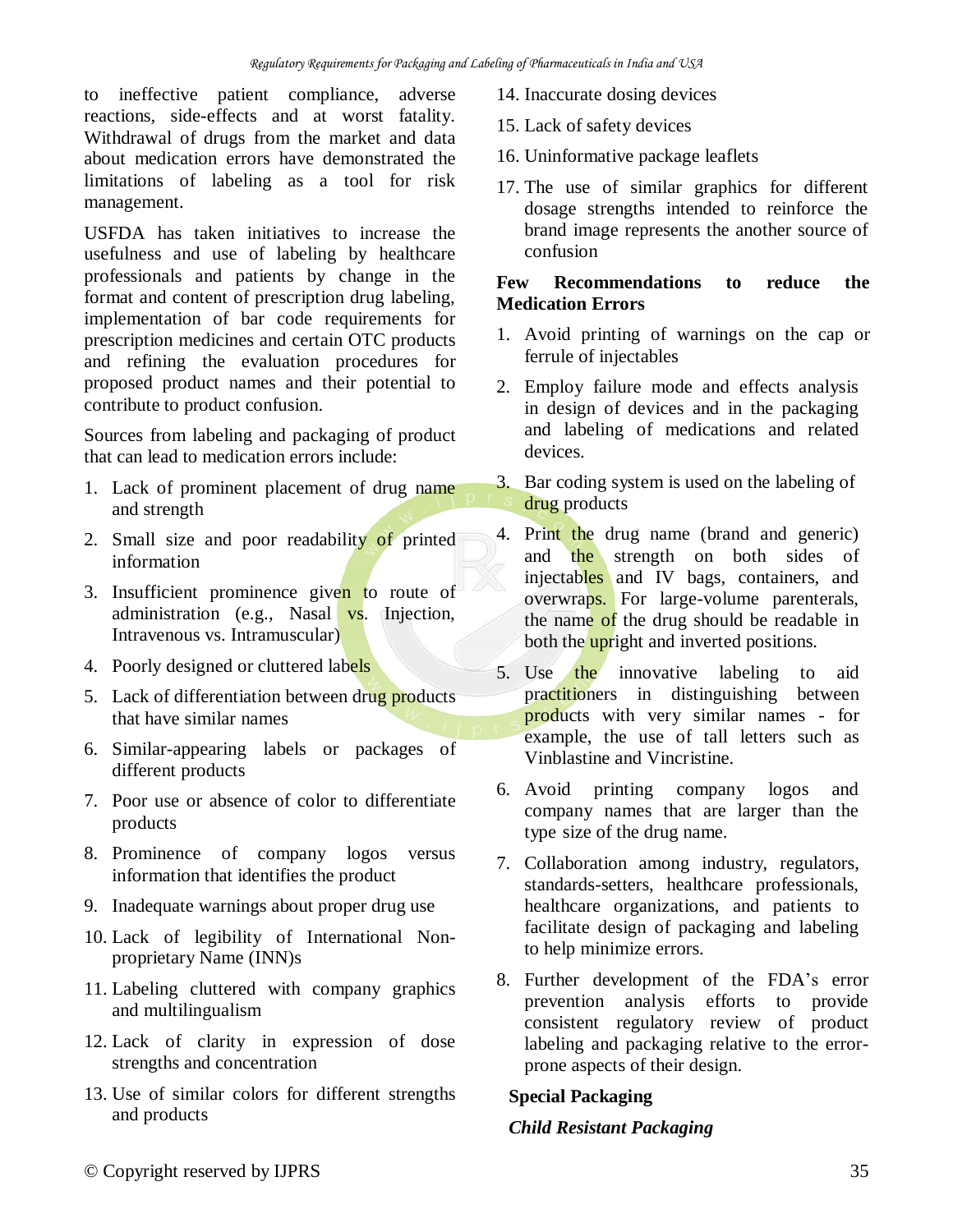According to 16CFR1700 child resistant packaging is the packaging that designed or constructed to be difficult for children under 5years of age to open or obtain the toxic or harmful amount of the substance in the packaging within a reasonable time and not difficult for normal adults to use properly.

Child resistant packaging regulations are framed by Poison Prevention Packaging Act (PPPA) of 1970. The standards for the packaging will be based on the degree or nature of the hazard to children in the availability of such substance.

The standards of the packaging must be feasible, practicable and appropriate for such substance.

The substances which require child resistant packaging should be readily available for the elderly or handicapped persons who are unable to access the use of those substances in special packaging. For this requirement manufacturers are authorized to provide the substances in non complying packages along with complying package.

The label of the package should contain the words "This Package for Households without Young Children". This statement shall appear on the principal display panel of the immediate container as well as on the principal display panel of any outer container or wrapping used in the retail display of the substance. If a package bears more than one principal display panel, the required statement shall appear on each principal display panel of the immediate container as well as on each principal display panel of any outer container or wrapping used in the retail display of the substance.

The required labeling statement shall appear within the borderline of a square or rectangle on the principal display panel in conspicuous and easily legible capital letters, shall be in distinct contrast, by typography, layout, color, or embossing, to other matter on the package, and shall appear in lines generally parallel to the base on which the package rests as it is designed to be displayed.

The size of the declaration statement should be related to the area of principal display panel of the package and shall be uniform for all packages of substantially same size and complying with following requirements

- Not less than  $1/16$  inch in height on packages the principal display panel of which has an area of 7 square inches or less.
- Not less than 3⁄32 inch in height on packages the principal display panel of which has an area of more than 7 but not more than 15 square inches.
- Not less than  $1/8$  inch in height on packages the principal display panel of which has an area of more than 15 but not more than 25 square inches.
- Not less than 3⁄16 inch in height on packages the principal display panel of which has an area of more than 25 but not more than 100 square inches.
- Not less than 1/4 inch in height on packages the principal display panel of which has an area of more than 100 square inches.
- The manufacturer of substances in special packaging should submit sample of each type of special packaging, as well as the labeling for each size product that will be packaged in special packaging and the labeling for any non complying package. Sample packages should be submitted without contents when such contents are unnecessary for demonstrating the effectiveness of the packaging24.

#### **Tamper-evident Packaging Requirements (21CFR 211.132)**

- Each manufacturer and packer who packages drug product for retail sale shall package the product in a tamper-evident package.
- A tamper-evident package should have one or more indicators or barriers to entry, if the barrier is breached or missing, it should provide visible evidence to consumers that tampering has occurred.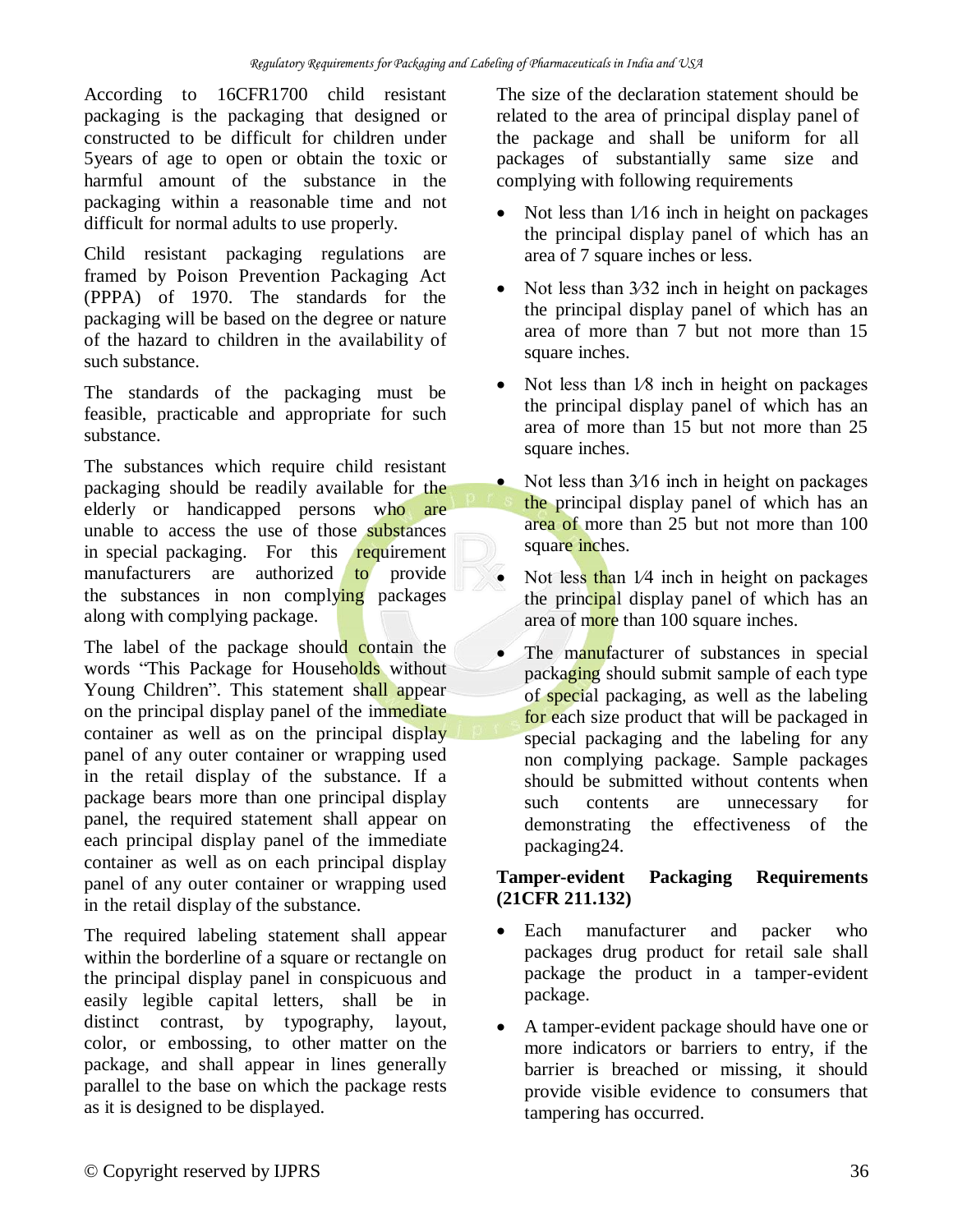- To reduce the chances of tampering and to facilitate consumers to discover if a product has been tampered with, the package is required to be distinctive by design or by the use of one or more indicators or barriers to entry that employ an identifying characteristics like a pattern, name, registered trademark, logo, or picture.
- The tamper evident package should be "distinctive by design" means the packaging cannot be duplicated with commonly available materials or through commonly available processes.
- A tamper-evident package may involve an immediate-container and closure system or secondary-container or carton system or any combination of systems intended to provide a visual indication of package integrity.
- The tamper-evident feature shall be designed to and shall remain intact when handled in a reasonable manner during manufacture, distribution, and retail display.
- Any two-piece, hard gelatin capsule covered by this section must be sealed using an acceptable tamper-evident technology.
- The label of tamper evident pack should bear the statement, that:
	- $\checkmark$  Identifies all tamper-evident feature(s) and any capsule sealing technologies used to comply with tamper evident requirements
	- $\checkmark$  Is prominently placed on the package; and
	- $\checkmark$  Is so placed that it will be unaffected if the tamper-evident feature of the package is breached or missing.
- If any feature is chosen as identifying characteristic to meet the tamper evident requirements, that characteristic is required to be referred to in the labeling statement. For example, the labeling statement on a bottle with a shrink band could say "For your protection, this bottle has an imprinted seal around the neck."

 A manufacturer or packer may request an exemption from the packaging and labeling requirements of this section. A request for an exemption is required to be submitted in the form of a citizen petition according to 21CFR 10.30 and should be clearly identified on the envelope as a "Request for Exemption from the Tamper-Evident Packaging Rule."

The petition is required to contain the following:

- 1. The name of the drug product or, if the petition seeks an exemption for a drug class, the name of the drug class, and a list of products within that class.
- 2. The reasons that the drug product's compliance with the tamper-evident packaging or labeling requirements of this section is unnecessary or cannot be achieved.
- 3. A description of alternative steps that are available, or that the petitioner has already taken, to reduce the likelihood that the product or drug class will be the subject of malicious adulteration.
- 4. Other information justifying an exemption 25.

#### **Packaging and Labeling Requirements for India**

## **Container Closure System**

Containers for pharmacopoeial article is intended to contain a drug substance or drug product with which it is, or may be in direct contact. The closure is a part of the container. Container should provide adequate degree of protection, minimise loss of constituents and should not interact physically or chemically with the contents in a way that will alter the quality to an extent beyond the limits given in an individual monograph, or present a risk of toxicity. The choice of container will be done based after considering all the factors like nature of articles, likely effects of transportation and storage. Materials used for containers for pharmaceuticals are majorly glass and plastic.

## **Glass Containers**

Based on the hydrolytic resistance, glass containers are classified as: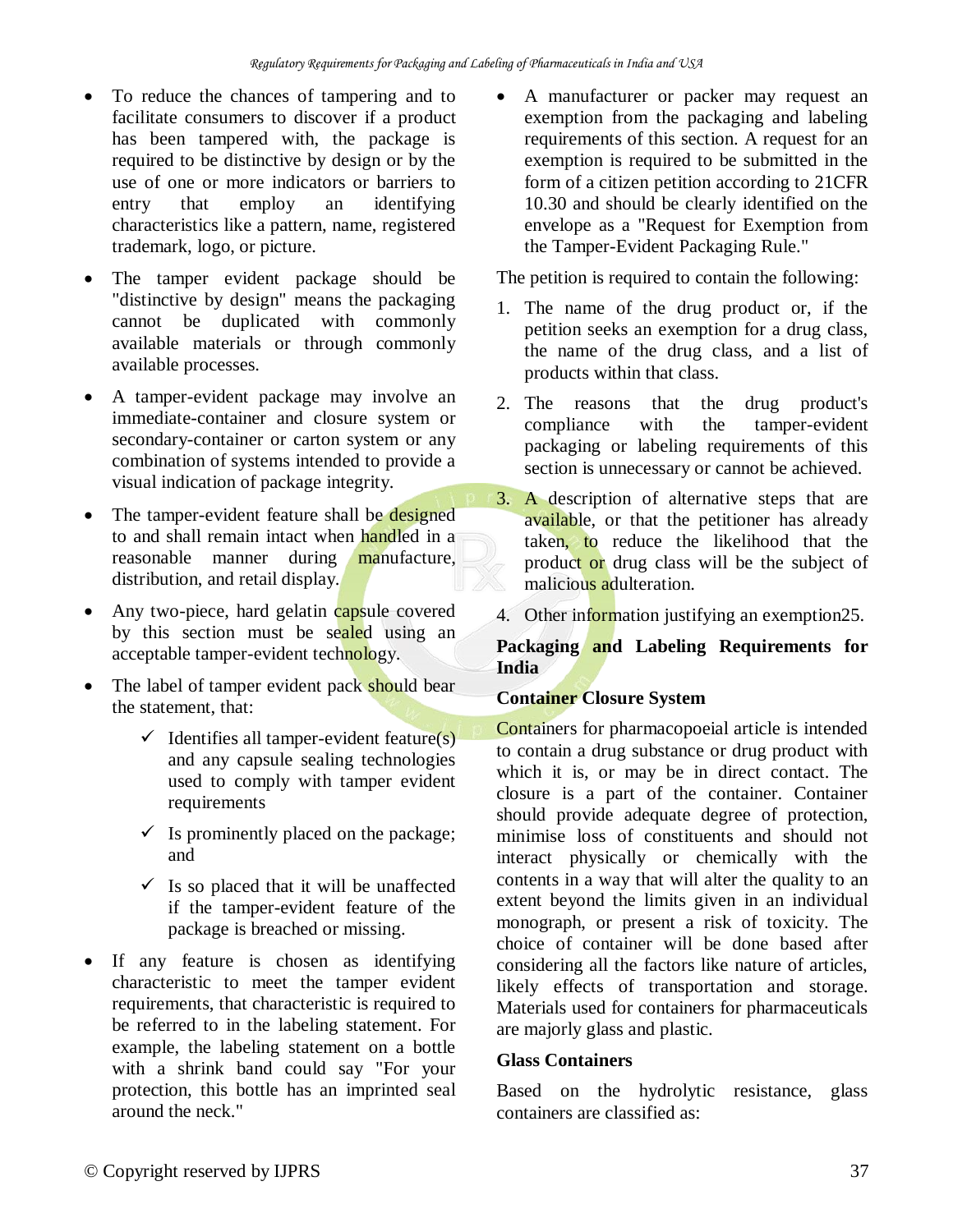- Type I glass containers are of neutral glass with high hydrolytic resistance, suitable for most preparations
- Type II glass containers are usually soda lime silica glass with high hydrolytic resistance. They are suitable for most acidic and neutral, aqueous preparations whether or not for parenteral use,
- Type III glass containers are soda lime silica glass with moderate hydrolytic resistance. They are generally suitable for non-aqueous preparations for parenteral use, for powders for parenteral use and for preparations not for parenteral use.

Type II and Type III glass should not be re used. Glass containers with a hydrolytic resistance higher than that recommended for a particular type of preparation may generally also be used. Containers for parenterals must be uncoloured, but for light sensitive preparations coloured glass may be used and the glass should be sufficiently transparent to permit visual inspection of the contents.

#### **Tests to be performed on the Glass Container**

The following two types of tests are done on the containers to define the type of container

- $\checkmark$  Test 1 is to distinguish type I and II glass from type III glass
- $\checkmark$  Test 2 is done to know whether the high hydrolytic resistance is due to the chemical composition or due to surface treatment and to distinguish type I and type II glasses
- $\checkmark$  Test for Arsenic.

#### **Test 1**

Carry out the determination on the unused containers. The number of containers to be examined and the volumes of test solution to be used are given in Table 8.

Prepare the test solution according to the procedure mentioned in Indian Pharmacopoeia and titrate the solution with 0.01M Hydrochloric acid using 0.15ml of methyl red solution per each 50ml of test solution as an indicator. Calculate the volume of 0.01M Hydrochloric acid per

100mL of test solution. The amount of acid should not be greater than the volume mentioned in the following table 9.

Table 8: Number containers to be used and the volume of test solution to be used in test 1

| <b>Nominal</b><br>capacity of<br>container<br>(ml) | Number of<br>containers to<br>be used | Volume of<br>test solution<br>to be Used<br>for titration<br>(ml) |
|----------------------------------------------------|---------------------------------------|-------------------------------------------------------------------|
| Up to $3$                                          | At least 20                           | 25.0                                                              |
| 5 or less                                          | At least 10                           | 50.0                                                              |
| 6 to 30                                            | At least 5                            | 50.0                                                              |
| More than 30                                       | At least 3                            | 100.0                                                             |

Table 9: Limits for the amount of acid consumed in the test 1

| <b>Capacity of</b><br>container<br>[corresponding to 90 | Volume of 0.01M<br>hydrochloric acid<br>per 100 ml of test<br>solution |                                  |
|---------------------------------------------------------|------------------------------------------------------------------------|----------------------------------|
| per cent average<br>overflow volume<br>$(ml)$ ]         | <b>Type I or</b><br>II glass<br>(m <sub>l</sub> )                      | <b>Type III</b><br>glass<br>(ml) |
| Not more than 1                                         | 2.0                                                                    | 20.0                             |
| More than 1 but not<br>more than 2                      | 1.8                                                                    | 17.6                             |
| More than 2 but not<br>more than 5                      | 1.3                                                                    | 13.2                             |
| More than 5 but not<br>more than 10                     | 1.0                                                                    | 10.2                             |
| More than 10 but not<br>more than 20                    | 0.80                                                                   | 8.1                              |
| More than 20 but not<br>more                            | 0.60                                                                   | 6.1                              |
| More than 50 but not<br>more than 100                   | 0.50                                                                   | 4.8                              |
| More than 100 but<br>not more than 200                  | 0.40                                                                   | 3.8                              |
| More than 200 but not<br>more than 500                  | 0.30                                                                   | 2.9                              |
| More than 500                                           | 0.20                                                                   | 2.2                              |

#### **Test 2**

This test can be used to distinguish Type I and Type II glass containers. Fill the containers with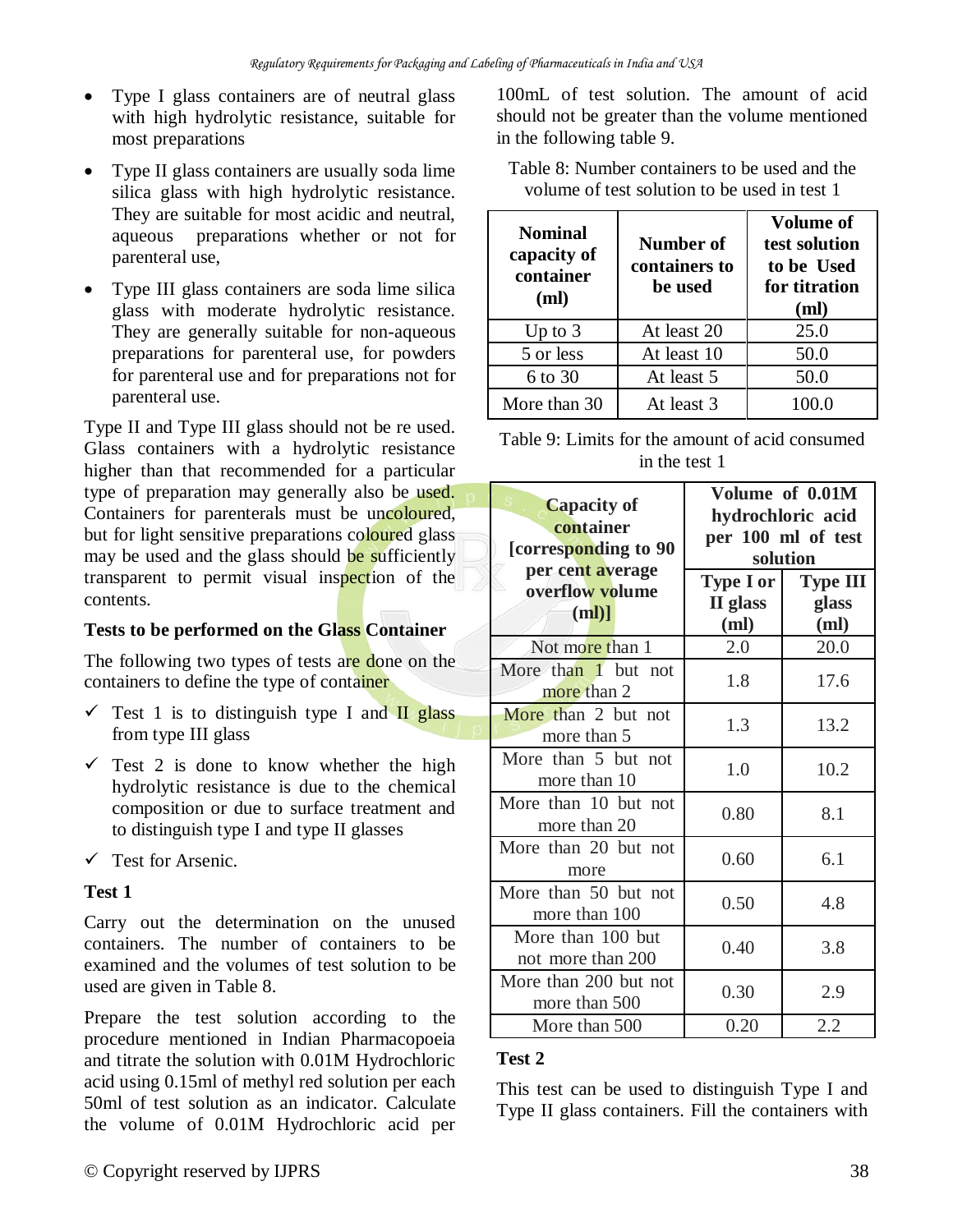4% (v/v) Hydrofluoric acid and allow it to stand for 10minutes at room temperature and empty the containers. Then follow the same procedure which is used in Test 1.

- For Type I glass the values obtained with the hydrofluoric acid-treated containers are closely similar to those stated in the Table for Type I or Type II glass.
- For Type II glass the values obtained with the hydrofluoric acid-treated containers greatly exceed those given in the Table for Type I or Type II glass and are similar to those given
- For Type III glass.

## **Test for Arsenic**

Prepare the test solution according to the procedure given in Indian Pharmacopoeia. Compare the absorbance of the test solution with standard arsenic solution (10ppm) at a wavelength of 847nm. The absorbance of test solution should not exceed the absorbance of standard arsenic solution. Hydrazine molybdate reagent is used as a solvent and blank for the determination of absorbance.

## **Plastic Containers and Closures**

Plastic containers used for pharmaceuticals are prepared from different types of polymers like, polyethylene (low or high density), poly propylene, Poly Vinyl Chloride (PVC), polystyrene and very few times with poly ethylene terephthalate (PET). The type of plastic container can be selected after assessing the possible hazard to the product from the container material by using the data from the supplier of the raw material and composition of the container material.

The type containers selected should be such that the ingredients of the product in contact are not significantly absorbed or not significantly migrate into the plastic.

Containers should be manufactured from materials that do not include any substances in their composition which can be extracted by any contents in such quantities to alter the efficacy or stability of the product or to present a toxic hazard.

The product which is packed in the container should be examined to ensure the absence of any sensory, chemical or physical change. The container closure system must be assessed for change in the quantity of the contents due to permeability of the plastic, any change in the pH, assessment for effects of light, chemical tests, and biological tests (if necessary) are done.

#### **Tests for Plastic Container**

- 1. Leakage test / Collapsibility test
- 2. Acidity or Alkalinity
- 3. Light absorption
- 4. Reducing substances
- 5. Transparency
- 6. Labeling

## **Tests for Container Material**

These tests are to be done on the portions of container that are unlabelled, un-laminated.

- 1. Test for Barium
- 2. Test for Heavy metals
- 3. Test for Zinc
- 4. Test for Tin
- 5. Residue on ignition
- 6. Biological tests
	- a. Systemic injection test
	- b. Intracutaneous test

#### **Closures for Containers of Parenteral Products**

Closure of the container is a packaging component which is in direct contact with the drug. The closures chosen for use with a particular preparation should be such that the components of the preparation in contact with the closure are not adsorbed onto the surface of the closure to an extent sufficient to affect the product adversely. The closure should not yield to the product substances in quantities sufficient to affect its stability or to present a risk of toxicity. The closures should be compatible with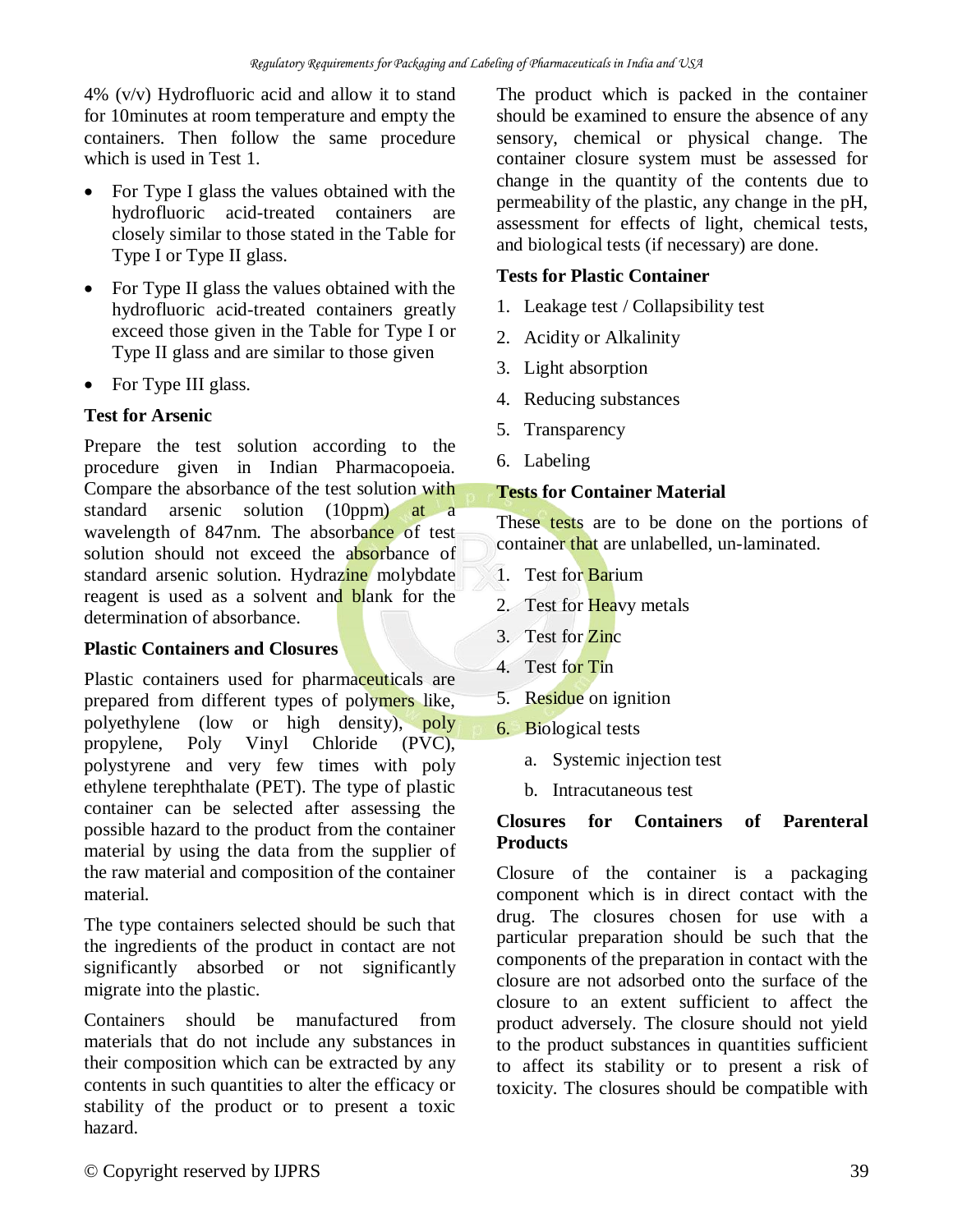the preparation for which they are used throughout the shelf-life of the product.

The closures chosen for use with a particular preparation should be such that the components of the preparation in contact with the closure are not adsorbed onto the surface of the closure to an extent sufficient to affect the product adversely. The closure should not yield to the product substances in quantities sufficient to affect its stability or to present a risk of toxicity. The closures should be compatible with the preparation for which they are used throughout the shelf-life of the product<sup>21, 22</sup>.

The following tests are to be done on the closure

- 1. Appearance of the solution
- 2. pH of aqueous extract
- 3. Light absorption
- 4. Reducing substances
- 5. Heavy metals
- 6. Residue on evaporation
- 7. Volatile sulphides
- 8. Sterilization tests
- 9. Fragmentation tests
- 10. Self-sealability
- 11. Biological tests

#### **Child Resistant Packaging Regulations in India**

Indian Standard Child Resistant Packaging – Requirements and testing procedures for reckonable packages provides the guidance for CR packaging in India, this Indian standard has adopted by Bureau of Indian Standards on the recommendation of the Packaging Codes Sectional Committee and approval of the Light Mechanical Engineering Division Council.

This guidance provides the requirements and test procedures for reckonable packages. This guidance is intended for type approval only, not for quality assurance purpose. Table 10 provides the comparison of child resistant packaging regulations in India and USA.

#### **Definitions**

#### *Child Resistant Package*

A package which is difficult for young children under the age of five to open [or gain access to the contents], but which is not difficult for adults to use properly in accordance with the requirements of this international standard.

#### *Reckonable Package*

Any package which, after it has been initially opened, is capable of being reclosed with a similar degree of security and capable of being used a sufficient number of times to dispense the total contents without loss of security.

#### **Test Requirements and Procedures**

Sufficient number of packages shall be submitted to enable a representative sample to be selected for testing and to provide a reserve for reference purpose. The manufacturers should satisfy themselves that the life expectancy of the package will exceed the maximum expected number of openings and closings which are likely to occur in practice. Testing should be carried out in two classes of people i.e., young children of 42 to 51 months age and adults between 18 to 65 years age. At least 85% of children in the test group shall not be able to open the package within 5min. At least 80% children shall not be open the package within 5 min, without demonstration and remaining 5% children has given a demonstration and allowed to open in next 5min. In case of adults at least 90% of adults shall be able to open the package within 5min, without demonstration. The tests should be conducted under the supervision of qualified person. If the test package contains any hazardous substance, it has to be replaced with inert substitute material before the test has begun. The substitute material is filled up to nominal capacity of the package.

#### **Child Test**

A group of 200 children of age 42 to 51 months with an even distribution of age and sex has to be used. The groups should represent social, ethnic and cultural origins of the country as a whole. Healthy and with no physical and mental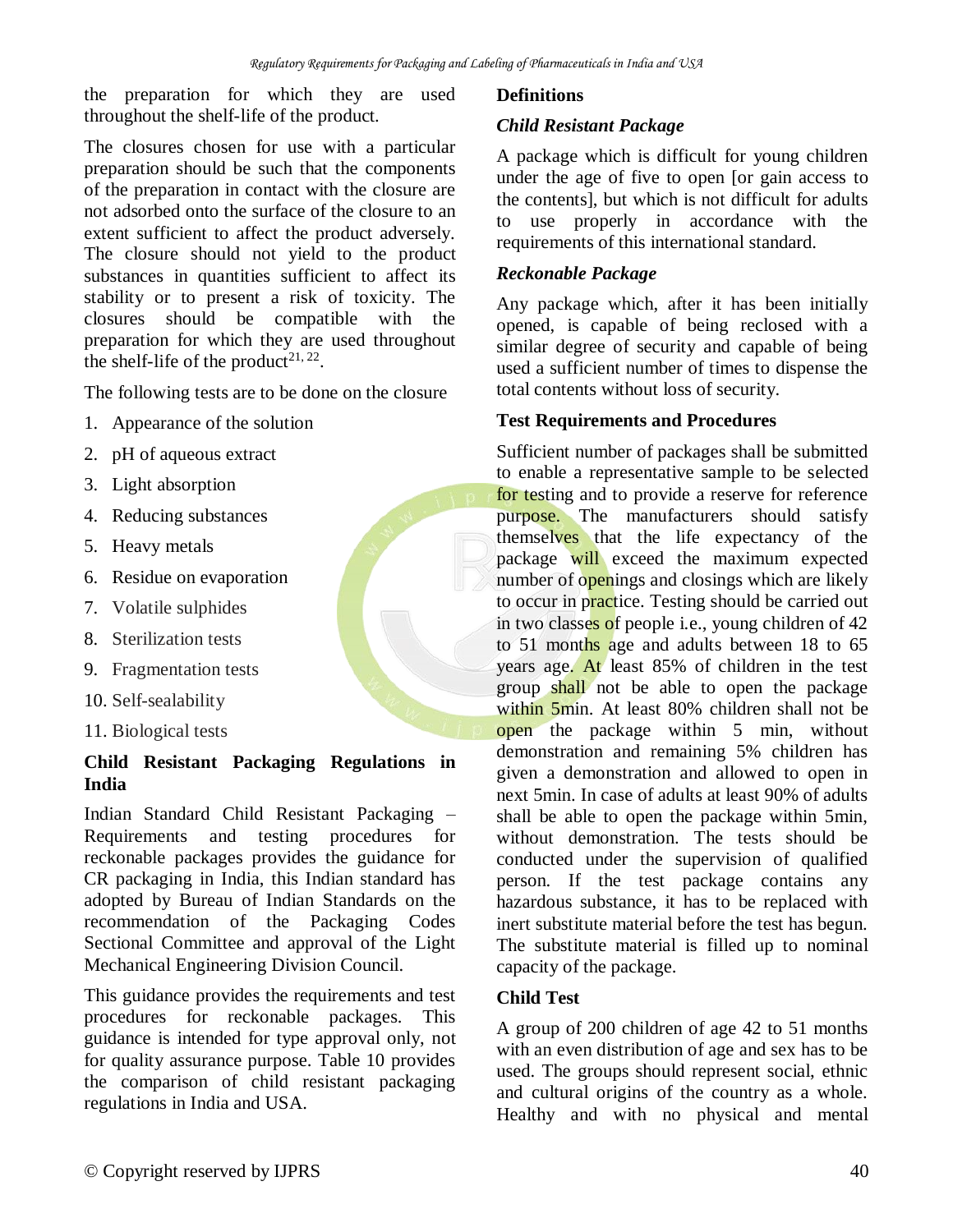handicap subjects shall are included in the test group. The subject should not be the person who has already participated in earlier test, if the subject has already participated the earliest package must be with different mechanism of packing or there should be at least one week difference between two tests. The location of the test should be familiar to the children. Procedure and instructions are explained in the guidance. The results should be recorded clearly that whether the successful opening of package by children is with demonstration or without demonstration and usage of teeth also should be mentioned.

## **Adult Test**

A group of 100 subjects are selected as test group, which includes 70% of female subjects. 80% of the subjects should be of age between 18 to 60 years and remaining 20% are of the age between 61 to 65 years. Each adult should be given a package along with the accessories and printed instruction to open and reclose the package properly. Demonstration is not given. The results should be recorded whether the adult is successful in opening and reclosing the package within 5 min.

## **Assessment of Results**

In case of child test the result is failure if the subject is able to open the package within min. In case of adult test the result is failure if the subject is not able to open and reclose it properly within 5 min.

## **Test Report**

The following information should be included in test report of child and adult test;

The name of agency carrying out the test

The date on which the test is carried out

The name and address of the manufacture or supplier

The name of the person supervising the test

Complete description of the package tested

The copy of the instructions given to the adult subject description of the substitute product if it

is used in the test

## **Child Test**

The following information is specific for child test;

- Location of the test
- The number, name, age and sex of the children involved
- The number of children (age and sex) who successfully opened the package [before demonstration, after demonstration, the means used for successful opening of the package]
- The percentage of children failed to open the package (if the full test is performed)

## **Adult Test**

The following information shall be recorded

- The number, age and sex of the adults involved
- The number, age and sex of the adults who has successfully open and reclosed the package properly
- The number of subjects, who opened, but couldn't close the package properly
- The number of subjects who has failed to open the package
- The percentage of adults who opened and reclosed the package properly (if the full test has been carried out)

The overall report of the test is whether the test is Pass or Fail.

The additional information like, the time required for the adult and children to open the package is included, if necessary $2<sup>3</sup>$ .

## **Labeling Requirements in India**

Labeling is any printed or written information accompanied by the medicinal product, which provides the comprehensive and concise statement of a drug's quality, safety and efficacy. It includes the information regarding the indications, effects, dosage form, frequency and duration of administration, precautions and other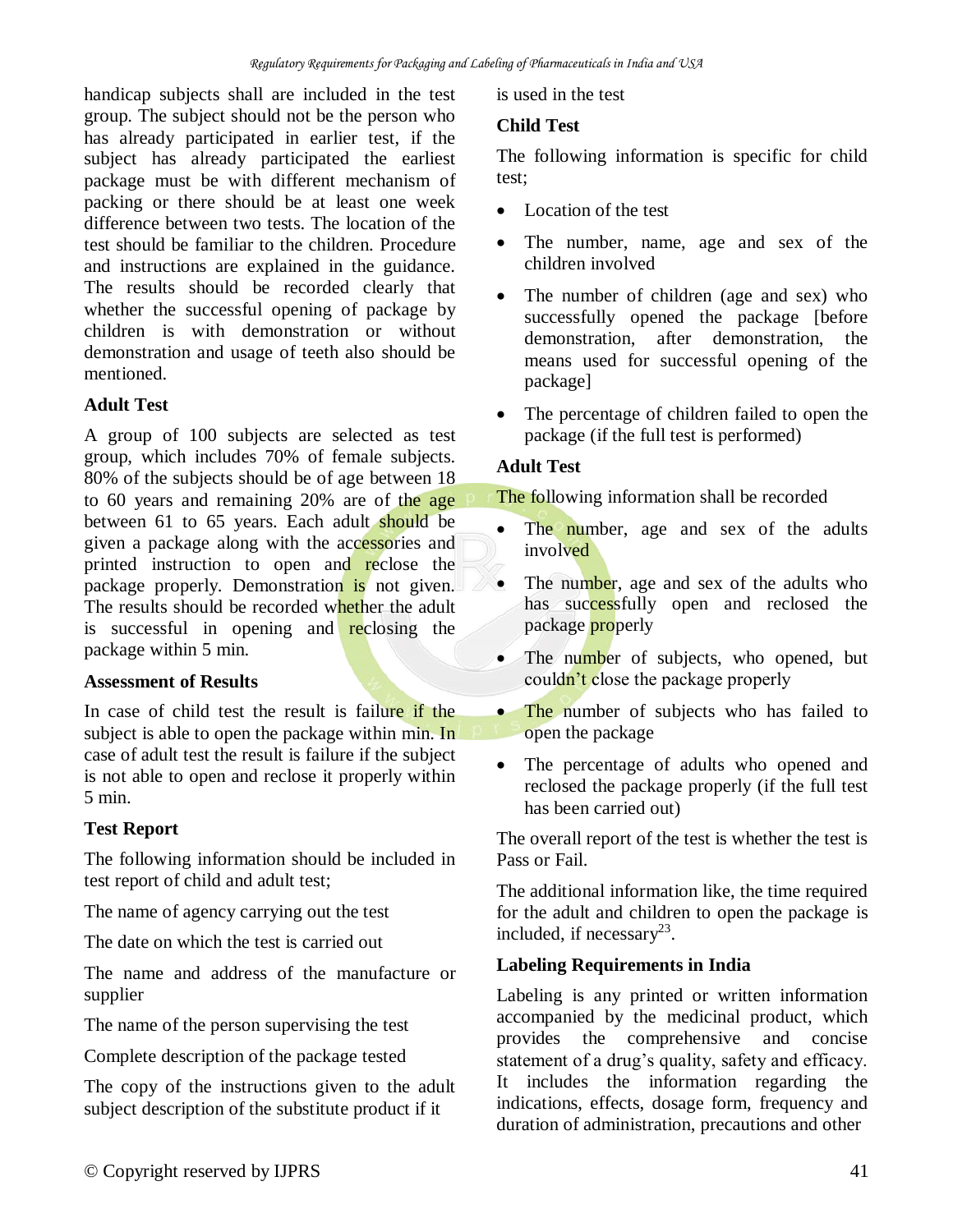| <b>S. No</b>   | <b>Requirements</b>                                     | India                                                                                                                          | <b>USA</b>                                               |
|----------------|---------------------------------------------------------|--------------------------------------------------------------------------------------------------------------------------------|----------------------------------------------------------|
| 1              | Guidance                                                | Child resistant<br>packaging-<br>requirements and<br>testing procedures for<br>reclosable packages                             | 16CFR 1700<br>Poison prevention<br>Packaging             |
| $\overline{2}$ | Source authority of guidance                            | ISO 1387: 1989                                                                                                                 | <b>Consumer Product Safety</b><br>Commission             |
| 3              | Definitions                                             | Not clear                                                                                                                      | Clearly defined                                          |
| 4              | Standards for special packaging                         | No standard<br>requirements are<br>established                                                                                 | Standard requirements<br>are established<br>$(\$1700.3)$ |
| 5              | Non complying packaging<br>requirements                 | Not explained                                                                                                                  | Explained $(\S1700.5)$                                   |
| 6              | Substances required for CR<br>packaging                 | Not mentioned                                                                                                                  | Clearly mentioned<br>$(\$1700.14)$                       |
| 7              | Submission of sample packages<br>to authority           | Not mentioned clearly.<br>Sufficient number of<br>samples are provided<br>to enable<br>representative sample<br>to be selected | Clearly mentioned<br>$(\$1700.14)$                       |
| 8              | Use of substitute product in tests                      | Substitute product is<br>used in case of<br>harmful products                                                                   | Actual product is used                                   |
| 9              | Storage of the pack at test<br>location                 | Not mentioned                                                                                                                  | Clearly mentioned                                        |
| 10             | Composition of test group                               | Vague                                                                                                                          | Clear description is<br>given                            |
| 11             | Outer package                                           | Not explained                                                                                                                  | Clearly explained                                        |
| 12             | Calculation of age                                      | Not explained                                                                                                                  | Clearly explained                                        |
| 13             | Consent from the patient / subject                      | Not described                                                                                                                  | Described and format<br>of consent form is<br>provided   |
| 14             | Demonstration                                           | Not explained                                                                                                                  | Clearly explained                                        |
| 15             | Instruction to be given to the<br>participants in tests | Not explained                                                                                                                  | Clearly explained                                        |
| 16             | Elimination of the participants                         | Not discussed                                                                                                                  | Discussed about the<br>elimination of the<br>subjects    |
| 17             | Report                                                  | Includes the name of<br>agency, manufacturer,<br>supervisor etc.                                                               | Not given                                                |

Table 10: Comparison of Child Resistant (CR) packaging requirements of India and USA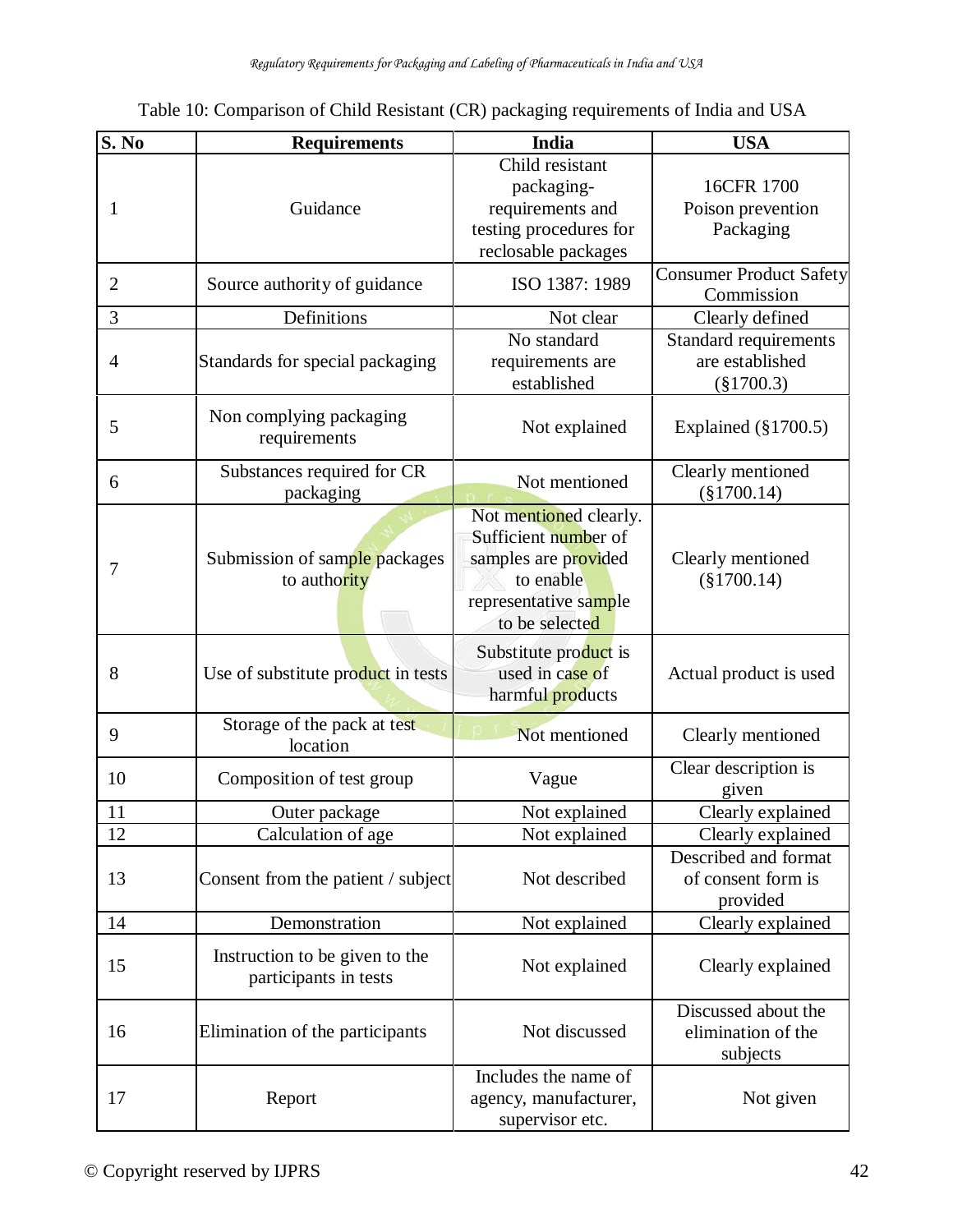related information. The safe use of medicines depends on the information presented on the label and package. All labels must be clear and concise and must bear all the information for safe use of medicine.

## **Regulatory Requirements for Labeling**

Manner of labeling (Rule 96 of D & C act rules) states the minimum requirements to be presented in the labeling. If any drug product is not labeled in the prescribed manner or if its label or container or anything accompanying the drug bears any statement, design or device which makes any false claim for the drug or which is false or misleading will be considered as misbranded drug.

The following information should be printed or written in indelible ink and shall appear in a conspicuous manner on the label of the inner most container of any drug on every other covering in which the container is packed.

- 1. The name of the drug The proper name of the drug shall be printed or written in a more conspicuous manner than the trade name, if any, which shall be shown immediately after or under the proper name
- 2. A correct statement of the net content in terms of weight, measure, volume, number of units of contents, number of units of activity, as the case may be, and the weight, measure and volume shall be expressed in the metric system.
- 3. The content of active ingredients.
	- For liquid orals the content of active ingredient expressed as an amount per single dose where the dose is more than 5mL, if the dose is lesser than 5mL, the content expressed per 1 mL.
	- For liquid parenteral preparations ready for administration in terms of 1 mL or percentage by volume or per dose in the case of single dose container.
	- For drugs in solid form which are intended for parenteral administration, in terms of units or weight per milligram or gram.
- For tablets, capsules, pills and the like, in terms of the content in each tablet, capsule, pill or other unit
- For other preparations, in terms of percentage by weight or volume or in terms of unit per gram or mL Content of the active ingredient is not required to include on the label in of pharmacopoeial preparation where the composition of such preparation is specified in the respective pharmacopoeia and to a preparation included in the National Formulary of India (NF)
- 4. The name of the manufacturer and the address of the premises of the manufacturer where the drug has been manufactured. If the container is smaller to accommodate all the details, the name and principal place of manufacture is enough to show on the container
- 5. A distinctive batch number. The representation of batch number is preceded by the words, Batch No. or B. No. or Batch or Lot No. or Lot.
- 6. Every drug manufactured in India shall bear on its label the number of the licence under which the drug is manufactured, the figure representing the manufacturing licence number being preceded by the words "Manufacturing Licence Number" or "Mfg. Lic. No." or "M.L."
- 7. Drugs mentioned in Schedule P or combination of drugs which have schedule P drugs with it, shall bear the date of manufacture, date of expiry of potency, the period between date of manufacture and date of expiry should not exceed the period mentioned in the schedule for schedule P drugs, for drugs other than schedule P drugs the label should bear the date of manufacture and date of expiry and the date of expiry should not be later than 6months from date of manufacture. the date of expiry shall be in terms of month and year and it shall mean that the drug is recommended till the last day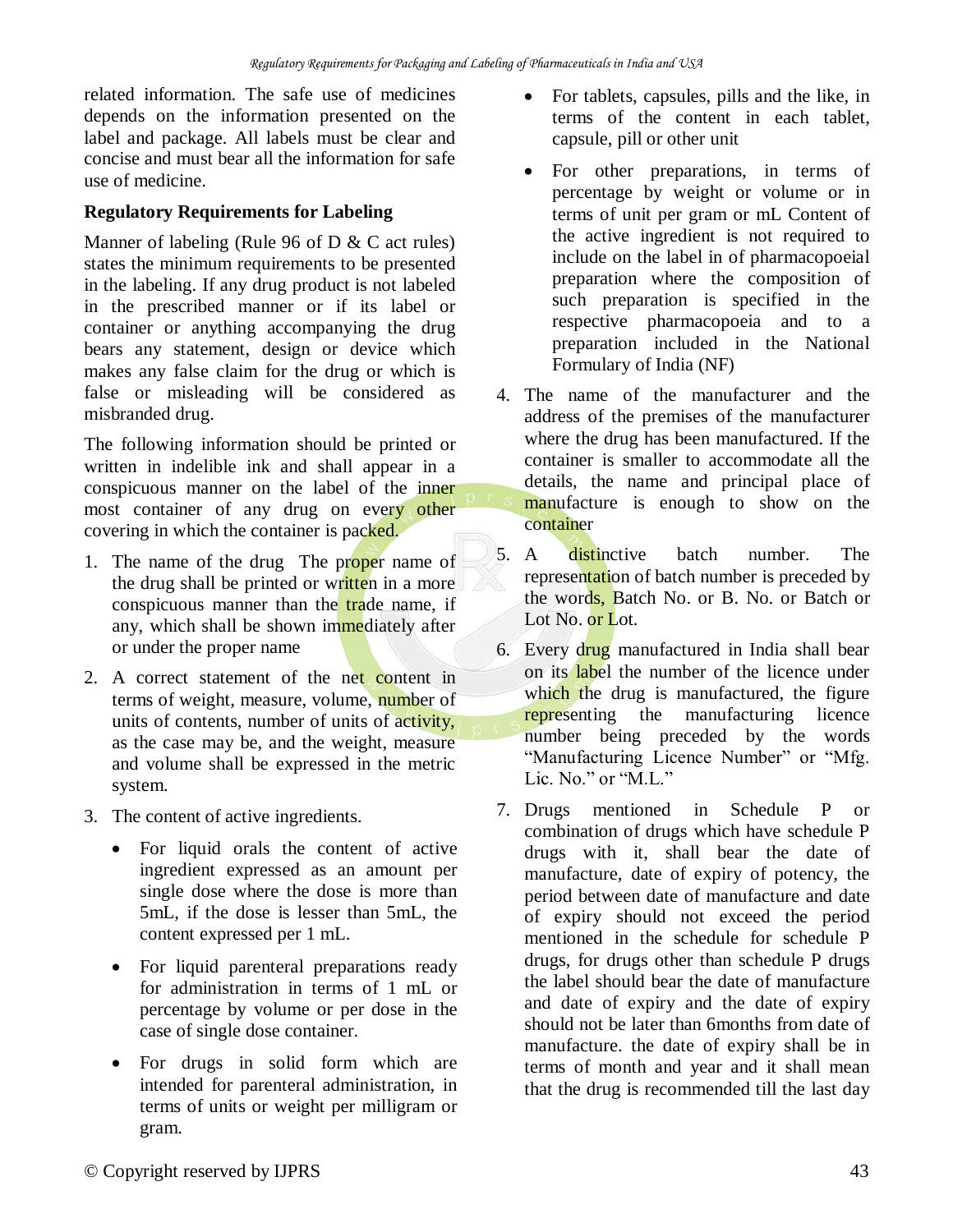of the month. The date of expiry shall be preceded by the words 'Expiry date'

- 8. If the drugs are imported, the label shall bear the number of license under which it is imported, and preceded by the words 'Import License'.
- 9. Every drug intended for distribution to the medical profession as a free sample, shall, bear on the label of the container the words 'Physician's Sample—Not to be sold' which shall be overprinted.
- 10. If any preparation contains not less than 3 per cent by volume of alcohol the quantity of alcohol shall be stated in terms of the average percentage by volume of absolute alcohol in the finished products.
- 11. The label of innermost container of the following categories of drugs and every other covering in which the container is packed shall bear a conspicuous red vertical line on the left side running throughout the body of the label which should not be less than
- 12. 1mm in width and without disturbing the other conditions printed on the label.
- 13. Narcotic analgesics, hypnotics, sedatives, tranquilizers, corticosteroids, hormones, hypoglycemic, antimicrobials, antiepileptics, antidepressants, anticoagulants, anticancer drugs and all other drugs falling under Schedules 'G', 'H', and 'X'
- 14. This requirement is not applicable for ophthalmic products, ear drops, sterile preparations, and preparations for external use and animal use.
- 15. The above mentioned information should be printed or written in indelible ink either on the label borne by the container, or on the label or wrapper affixed to any package in which the container is issued for sale.
- 16. The particulars on the label can be etched, painted or otherwise indelibly marked on the container instead of being displayed on the label.
- 17. According the Rule 97 of the D & C act the label should contain the following cautionary statements.
	- a) If the container contains the product specified in schedule G, the label should bear the word '**Caution: It is dangerous to take this preparation except under medical supervision**' conspicuously printed and surrounded by a line within which there shall be no other words.
	- b) If it contains a substance specified in Schedule H be labelled with the symbol **Rx** and conspicuously displayed on the left top corner of the label and be also labelled with the following words: "**Schedule H drug - Warning : To be sold by retail on the prescription of a Registered Medical Practitioner only**."
	- c) If it contains a substance specified in Schedule X, be labelled with the symbol **XRx** which shall be in **RED**  conspicuously displayed on the left top corner of the label and be also labelled with the words: Schedule X drug " **Warning: To be sold by retail on the prescription of a Registered Medical Practitioner only**."
	- d) If narcotic drugs and schedule H drugs are packaged in the container, the label should bear a symbol **NRx** which shall be in **RED** conspicuously displayed on the left top corner of the label and be also labelled with the words: **Schedule X drug " Warning: To be sold by retail on the prescription of a Registered Medical Practitioner only**."
- 18. The containers for ointments, lotions, etc. should contain the statement in capital letters "FOR EXTERNAL USE ONLY". Annexure I provides various labels with specific statements.

#### **Package Inserts**

Package inserts includes adequate directions for use. It is helpful for the physician in making correct decision before prescribing any drug for a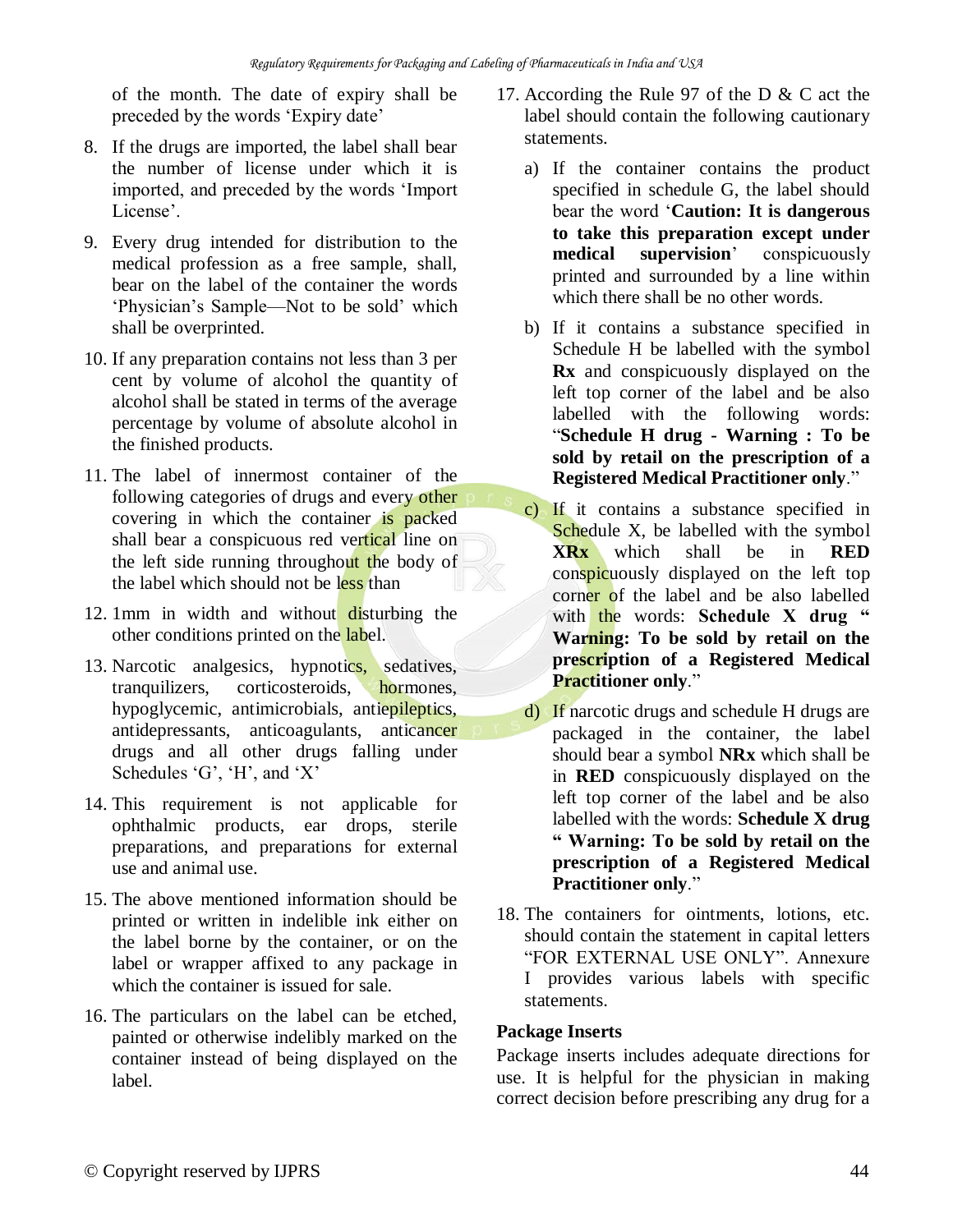particular patient. Package inserts should be written in English.

Package insert is divided into two parts:

- 1. Therapeutic indications
	- a) Posology and method of administration
	- b) Contraindications.
	- c) Special warnings and special precautions for use, if any.
	- d) Interaction with other medicaments and other forms of interaction. e. Pregnancy and lactation, if contra-indicated.
	- e) Effects on ability to drive and use machines, if contra-indicated. g. Undesirable effects/side effects.
	- f) Antidote for overdosing
- 2. Pharmaceutical information
	- a) List of excipients
	- b) Incompatibilities
	- c) Shelf life in the medical product as packaged for sale.
	- d) Shelf life after dilution or reconstitution according to direction.
	- e) Shelf life after first opening the container.
	- f) Special precautions for storage.
	- g) Nature and specification of the container.
	- h) Instructions for use/handling

Table 10 provides the summary chart for packaging and labeling of India and USA

#### **Labeling Requirements for ANDA Submission**

A generic drug product can prove to be comparable to the innovator product in dosage form, strength, route of administration, quality, performance characteristics and intended use via an Abbreviated New Drug Application.

According to Hatch-Waxman act, if the generic product is proved bioequivalent to the innovator drug, the generic can claim the exact labeling content as the innovator. An ANDA applicant must submit draft of all the labeling components of the proposed generic product and the label must match the label of Reference Listed Drug (RLD).

Labeling information will be included in Module 1, section 1.14.1 and 1.14.3 of an eCTD application.

The draft labeling also submitted as separate Compact Disk (CD) for ANDAs in traditional format. The generic labeling must be based in the most recent version of RLD labeling.

The labeling submission includes:

- 1) The RLD's labeling,
- 2) The generic product's draft label (proposed labeling),
- 3) A statement that the proposed labeling is the same as RLD's labeling except for some allowed differences described in 21 CFR 314.94 (8) (iv)
- 4) The labeling history documents
- 5) A comparison of the approved (RLD) label versus the proposed label

The comparison of RLD labeling and proposed labeling must be submitted in side-by-side comparison (Table 12) to demonstrate that the labeling components of the proposed generic drug product are the same as the label approved for the RLD. Aside from the allowable changes, all other components of the proposed label represent an exact "cut and paste.

The applicant is allowed to submit the differences in expiration date, formulation, bioavailability, or pharmacokinetics, labeling revisions made to comply with current FDA labeling guidelines without the petition according to 21CFR314.93, but for some differences like change in route of administration, dosage form, and strength in which the active ingredient is substituted for one of the active ingredients in a listed combination drug, the applicant has to get the permission before submitting the abbreviated application.

Section 1.14.1 and 1.14.3 of Module 1 of CTD provides the labeling information for an ANDA application (Table 12).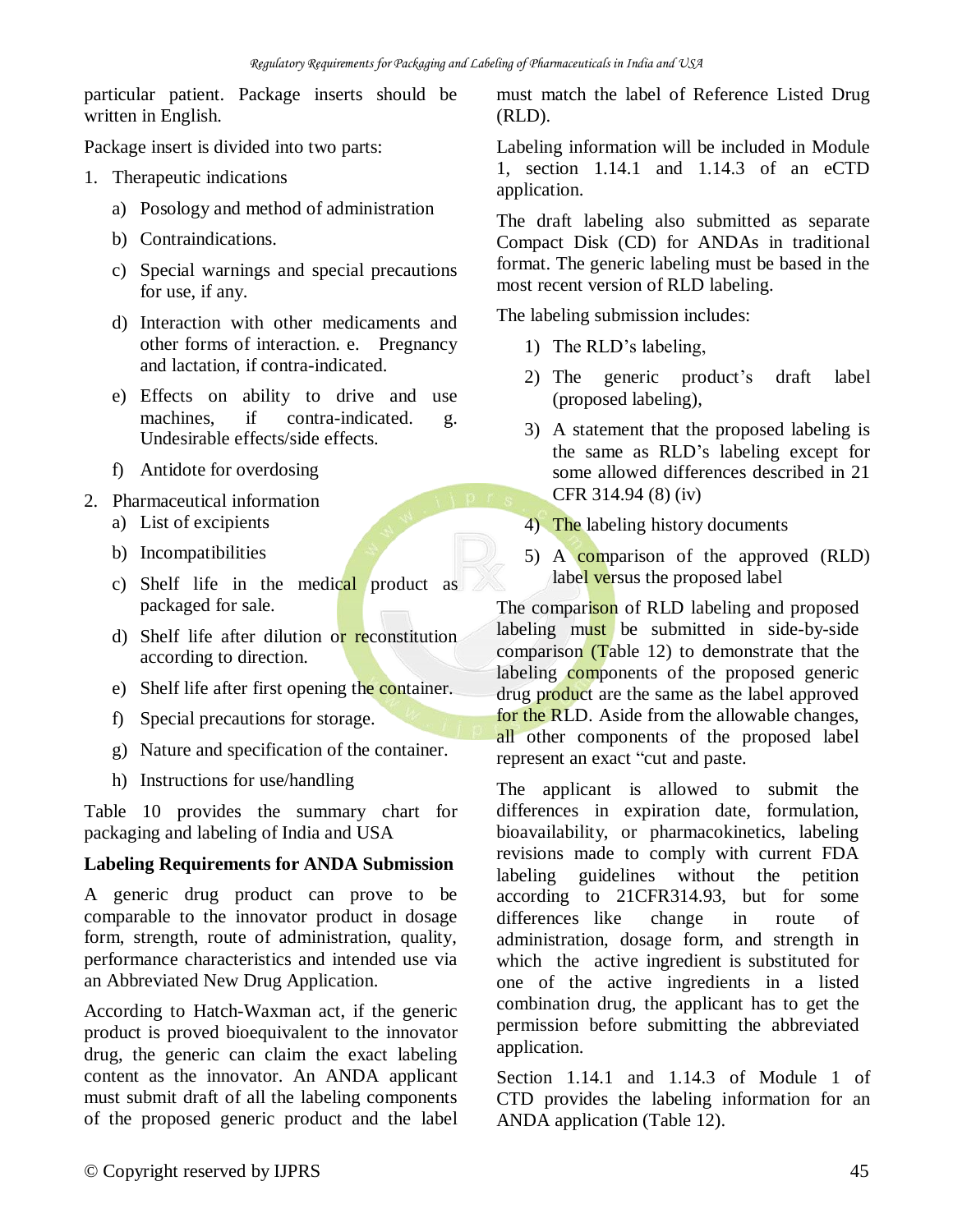| Table 11: Summary chart for Packaging and Labeling requirements for India and USA |  |  |
|-----------------------------------------------------------------------------------|--|--|
|                                                                                   |  |  |

| Packaging and Labeling requirements for India and USA       |                                                                                                                                                                                                                                                                                                         |                                                                                                                                                                                                                                                                                                                                                                                                                                                                                                                                                   |  |
|-------------------------------------------------------------|---------------------------------------------------------------------------------------------------------------------------------------------------------------------------------------------------------------------------------------------------------------------------------------------------------|---------------------------------------------------------------------------------------------------------------------------------------------------------------------------------------------------------------------------------------------------------------------------------------------------------------------------------------------------------------------------------------------------------------------------------------------------------------------------------------------------------------------------------------------------|--|
| Requirement                                                 | India                                                                                                                                                                                                                                                                                                   | <b>USA</b>                                                                                                                                                                                                                                                                                                                                                                                                                                                                                                                                        |  |
| Packaging information to<br>be                              | closure system, name and address<br>of the manufacturer of container<br>closure system, this includes the<br>tests performed on the packaging<br>included in the application system, stability study report in the<br>proposed container, dimensional<br>description of the container closure<br>system | A brief discussion on container<br>closure system like product name,<br>A brief discussion on the container physical description of container closure<br>system and all the components, name<br>and address of the manufacturer of<br>container, detailing of MOC, description<br>about the operations carried out on the<br>packaging system, chemical<br>composition of each material, results of<br>the tests to evaluate the container<br>closure system, report of stability study<br>on the proposed packaging system<br>should be provided |  |
| Container closure section<br>in the application             | For drug substance 3.2.S.6 of<br>Module 3<br>For drug product 3.2.P.7 of<br>Module 3                                                                                                                                                                                                                    | For drug substance 3.2.S.6 of<br>Module 3<br>For drug product 3.2.P.7 of<br>Module 3                                                                                                                                                                                                                                                                                                                                                                                                                                                              |  |
| Tests to be performed on<br>the container closure<br>system | For glass containers Test 1,<br>Test 2 and Test for Arsenic has to<br>be performed<br>For plastic containers leakage test,<br>acidity test, light absorption test,<br>reducing substances, transparency<br>tests<br>The tests should be performed<br>according to IP procedures                         | For glass containers light<br>absorption test, chemical resistance test<br>For plastic containers light transmission<br>test, water vapour permeation test,<br>physicochemical test, biological test<br>should be<br>performed<br>The tests should be performed according<br>to USP                                                                                                                                                                                                                                                               |  |
| Number of copies of<br>labeling                             |                                                                                                                                                                                                                                                                                                         | For draft labeling 4 copies and<br>For final labeling 12 copies of the label<br>should be submitted                                                                                                                                                                                                                                                                                                                                                                                                                                               |  |
| Format of labeling<br>submission                            | <b>SPC</b> format                                                                                                                                                                                                                                                                                       | PLR format                                                                                                                                                                                                                                                                                                                                                                                                                                                                                                                                        |  |
|                                                             | <b>Labeling requirements for Primary Label</b>                                                                                                                                                                                                                                                          |                                                                                                                                                                                                                                                                                                                                                                                                                                                                                                                                                   |  |
| <b>Product description</b>                                  | India                                                                                                                                                                                                                                                                                                   | <b>USA</b>                                                                                                                                                                                                                                                                                                                                                                                                                                                                                                                                        |  |
| Trade name                                                  | Yes                                                                                                                                                                                                                                                                                                     | Yes                                                                                                                                                                                                                                                                                                                                                                                                                                                                                                                                               |  |
| Generic name                                                | Yes                                                                                                                                                                                                                                                                                                     | Yes                                                                                                                                                                                                                                                                                                                                                                                                                                                                                                                                               |  |
| Strength                                                    | Yes                                                                                                                                                                                                                                                                                                     | Yes                                                                                                                                                                                                                                                                                                                                                                                                                                                                                                                                               |  |
| Dosage form                                                 | Yes                                                                                                                                                                                                                                                                                                     | Yes                                                                                                                                                                                                                                                                                                                                                                                                                                                                                                                                               |  |
| Amount volume/Number                                        | Yes                                                                                                                                                                                                                                                                                                     | Yes                                                                                                                                                                                                                                                                                                                                                                                                                                                                                                                                               |  |

© Copyright reserved by IJPRS 46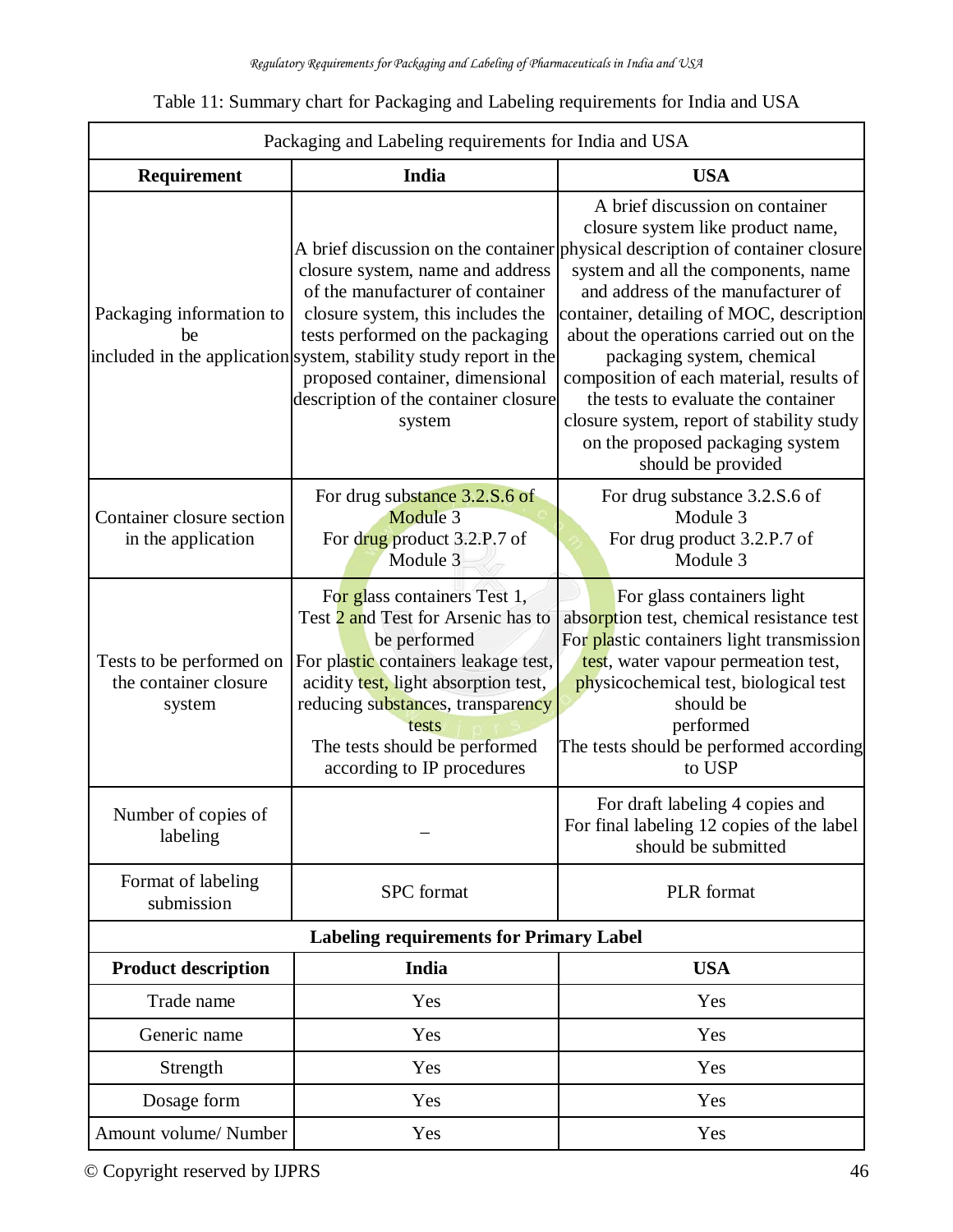| <b>Tracing</b>                       |               |               |
|--------------------------------------|---------------|---------------|
| Manufacturing date                   | Yes           | Not mandatory |
| Manufacturer name and address        | Yes           | Yes           |
| NDC number                           | Not mandatory | Yes           |
| Manufacturing license number         | Yes           | Not mandatory |
| Batch No.                            | Yes           | Yes           |
| Expiry date                          | Yes           | Yes           |
| Bar code                             | Yes           | Yes           |
| <b>Usage and Storage information</b> |               |               |
| General indications for use          | Yes           | Yes           |
| General dosage instructions          | Yes           | Yes           |
| Storage instructions                 | Yes           | Not mandatory |
| <b>Miscellaneous</b>                 |               |               |
| Price                                | Yes           | Not mandatory |
| Precautions and warnings             | Yes           | Not mandatory |

Table 12: Labeling check list for ANDA submission (Module 1)

|        | Draft Labeling (Multi Copies N/A for E-                                                                                                         |
|--------|-------------------------------------------------------------------------------------------------------------------------------------------------|
| 1.14.1 | Submissions)                                                                                                                                    |
|        | 1.14.1.1 Four copies of draft for paper submission or 1 copy<br>for electronic (each strength and container)                                    |
|        | 1.14.1.2 Side by side labeling comparison of container(s)<br>and carton( $s$ )                                                                  |
|        | for each strength with all differences visually highlighted<br>and annotated,                                                                   |
|        | 1.14.1.3 One package insert (content of labeling) in PDF<br>and WORD format, and Structured Product Labeling (SPL)<br>submitted electronically. |
|        | 1.14.1.4 Labeling Comprehension Studies                                                                                                         |
|        | Reference Listed Drug Labeling                                                                                                                  |
| 1.14.3 | 1.14.3.1 One side by side labeling (package and patient<br>insert) comparison with all differences visually highlighted<br>and annotated.       |
|        | 1.14.3.3 RLD package insert, 1 RLD container label, and if<br>applicable, 1 RLD outer carton label, for each strength.                          |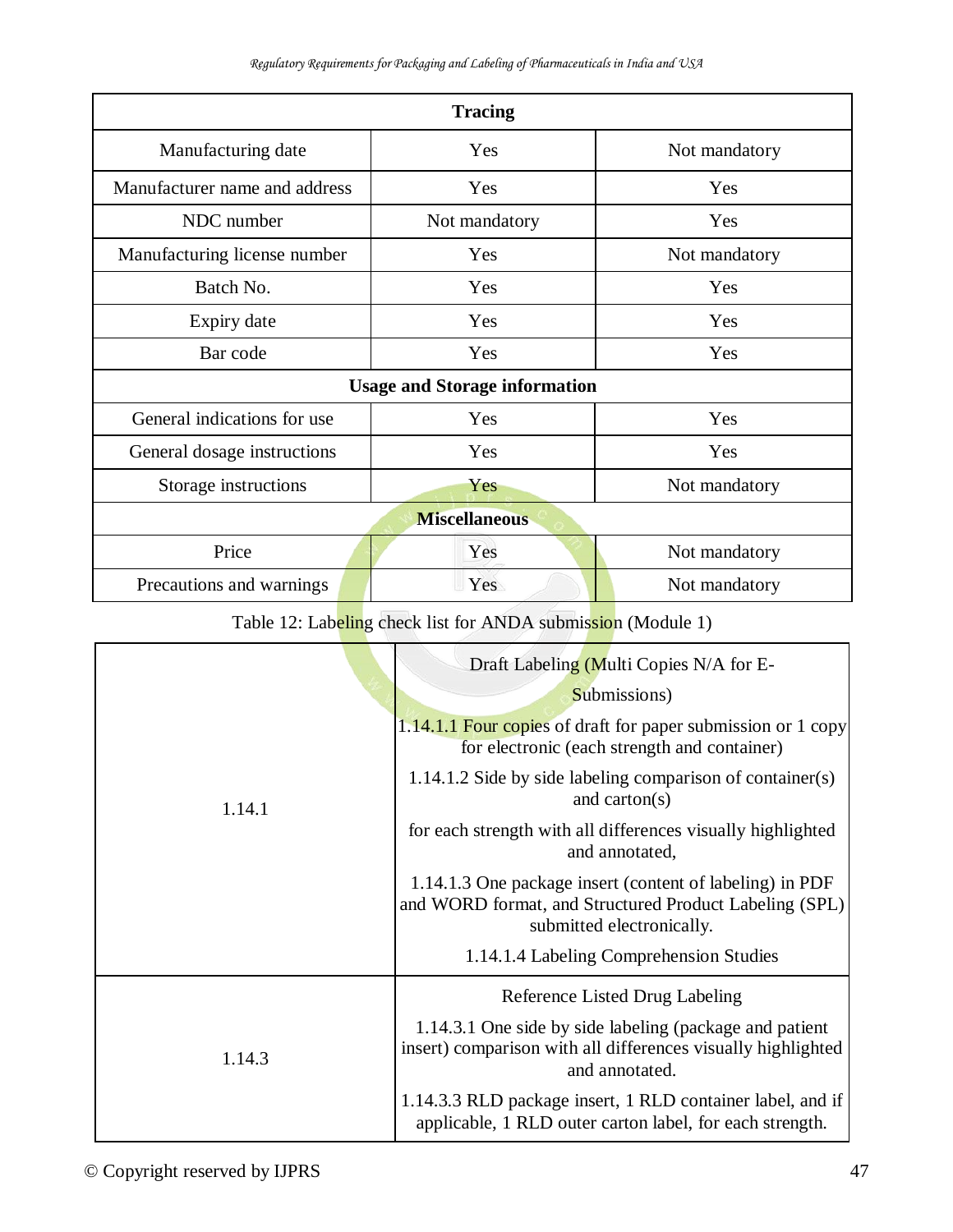Labeling of ANDA must be updated according to the RLD labeling and it should be submitted as a special supplement- Changes being affected26, 27. This supplement should include

- 12 copies of final printed labeling The date the revised labeling will come into effect
- A side-by-side comparison of the ANDA labeling with the approved labeling of the RLD with all differences annotated and explained.

## **CONCLUSION**

This project work provides an overview of regulatory requirements and tests for Quality control and suitability of packaging and labeling of prescription and Over-The-Counter (OTC) Products in USA and India.

As packaging protects the product form the time of manufacturing till to reach the consumer and complete usage of the product for treatment, the regulatory agencies have given sufficient instructions to the manufacturers of the pharmaceuticals with the aim of safety of the product as well as the patient.

The study had been informative to **understand** the need and importance of the labeling requirements of pharmaceuticals to protect the consumers by providing the suitable instructions for the use of the drug product at suitable place and suitable format.

Guidance provides the recommendations for submission. Manufacturer should ensure that the requirements are fulfilled to establish, that the quality of the product is not affected by the packaging material; the label provides the clear identification of the product and gives unambiguous directions to the consumer for the safe use of medicine.

## **REFERENCES**

1. Arya, A., Murti, Y., Sharma, V., Pathak, K., & Pathak, D. (2008). Trends in Pharma Packaging. The Pharma Review. [http://www.kppub.com/articles/december200](http://www.kppub.com/articles/december2008/trends_in_pharma_packaging.html) [8/trends\\_in\\_pharma\\_packaging.html](http://www.kppub.com/articles/december2008/trends_in_pharma_packaging.html)

- 2. Zadbuke, N., Shahi, S., Gulecha, B., Padalkar, A., & Thube, M. (2013). Recent trends and future of pharmaceutical packaging technology. *Journal of Pharmacy & Bioallied Sciences*, 5(2), 98.
- 3. Poitou, P. (2002). The role of the packaging in terms of safety and good use of medicines. *Annales Pharmaceutiques Francaises,* 61(5), 300-303.
- 4. Harrie, Dadhwal. (2014). Importance of Packaging and Labelling in Pharmaceutical Industry. [http://www.selfgrowth.com/articles/importan](http://www.selfgrowth.com/articles/importance-of-packaging-and-labeling-in-pharmaceutical-industry) [ce-of-packaging-and-](http://www.selfgrowth.com/articles/importance-of-packaging-and-labeling-in-pharmaceutical-industry) [labeling-in](http://www.selfgrowth.com/articles/importance-of-packaging-and-labeling-in-pharmaceutical-industry)[pharmaceutical-industry.](http://www.selfgrowth.com/articles/importance-of-packaging-and-labeling-in-pharmaceutical-industry)
- 5. Drug labelling. 2014. http://www.faqs.org /health/topics/89/Drug-labeling.html
- 6. Pyrotec. Patient compliance: The importance of Pharmaceutical labelling. [http://www.pyrotec.co.za/latest](http://www.pyrotec.co.za/latest-news/patient-compliance-the-importance-of-pharmaceutical-labelling/)[news/patient-compliance-the-](http://www.pyrotec.co.za/latest-news/patient-compliance-the-importance-of-pharmaceutical-labelling/) [importance](http://www.pyrotec.co.za/latest-news/patient-compliance-the-importance-of-pharmaceutical-labelling/)[of-pharmaceutical-labelling/](http://www.pyrotec.co.za/latest-news/patient-compliance-the-importance-of-pharmaceutical-labelling/)
- 7. Khumbar, M. S., Choudhary, N. H., Dighe, D. A., Singh, M. C. (2012). Tamper evident Pharmaceutical Packaging- Needs and advances. *International Journal of Pharmaceutical Sciences Review and Research*, 13(2), 141-153.
- 8. USP30-NF25, Chapter <1171>: Good Packaging Practices
- 9. USFDA. Guidance for Industry: Labeling for Human Prescription Drug and Biological Products – Implementing the PLR Content and Format Requirements

[http://www.fda.gov/downloads/Drugs/Guida](http://www.fda.gov/downloads/Drugs/GuidanceComplianceRegulatoryInformation/G) [nceComplianceRegulatoryInformation/G](http://www.fda.gov/downloads/Drugs/GuidanceComplianceRegulatoryInformation/G)  [uidances/ucm075082.pdf](http://www.fda.gov/downloads/Drugs/GuidanceComplianceRegulatoryInformation/Guidances/ucm075082.pdf)

- 10. Khandelwal, M. (2008). Prescription drug labelling provisions Regulatory requirements in US, EU, Australia [M.Pharm Thesis]. Manipal.
- 11. USFDA. Guidance for Industry: Container closure system for packaging Human Drugs and Biologics – Chemistry, manufacturing